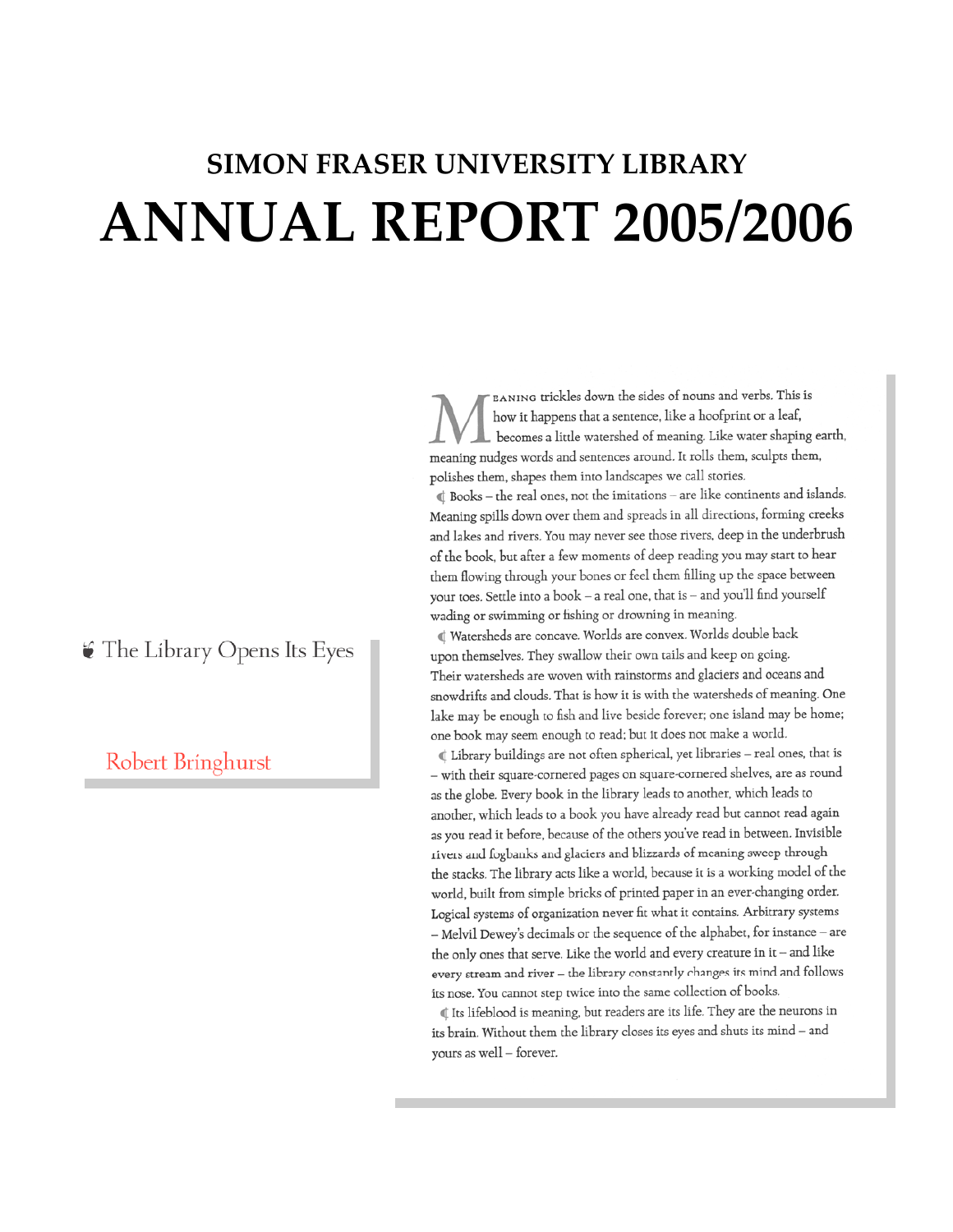#### Colophon

There are 300 copies of this broadside, issued in commemoration of the fortieth anniversary of Simon Fraser University. The piece was printed by Alex Widen at the Sandhill Press in Vancouver. The paper is Arches, mouldmade at a papermill founded in 1469 near the old monastery of Spinalium, on the Moselle, in northeastern France. The types - Amethyst for the text and Albertan on the title page were both designed by Jim Rimmer at the Pie Tree Press & Foundry, New Westminster, British Columbia. The fleuron, pilcrow, and initial were designed in Italy and Austria by Giovanni de Faccio and Lui Karner.

Copyright @ 2005 by Robert Bringhurst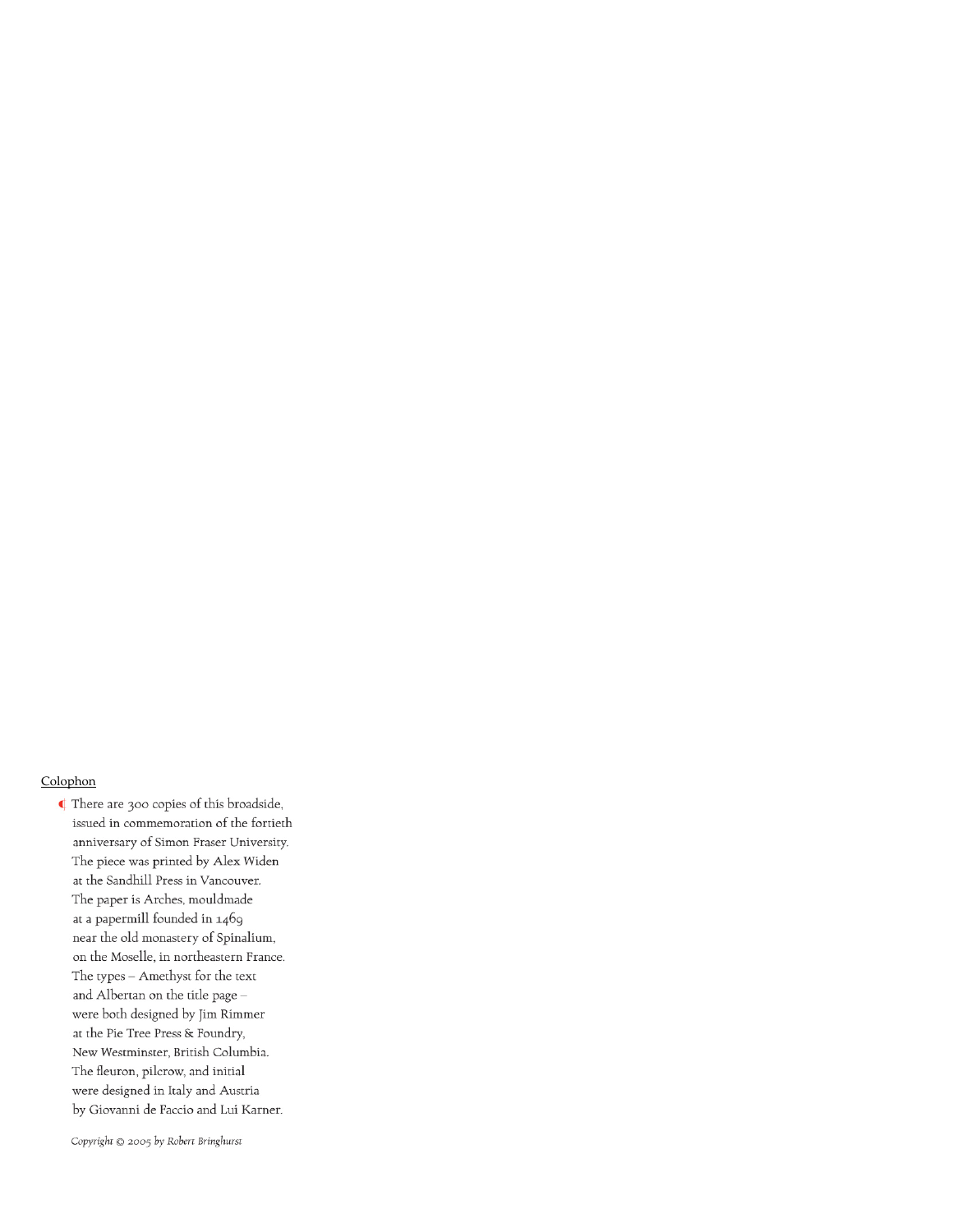

# Introduction

What is an academic library in 2006? The activity encompassed is breathtaking. This year's Annual Report particularly makes the point. As I write this, one library staff member is in Pretoria, South Africa; this year library staff have reported on our activities in India, Norway, Denmark, England, and all over North America; upcoming are trips to Brazil, Vietnam and South Korea. Herein are described book collections, electronic resources, academic support for students, software development, reference support, a wide range of equipment support and distribution, and publishing support. All this in addition to the continually morphing traditional reference, loans and processing services. And these activities take place in an environment of continually evolving collaboration, partnership and sharing with faculty, librarian colleagues, and students. Library space is being repurposed to meet these new requirements with a variety of active learning spaces and contemplative study areas being configured throughout the three SFU libraries. Still, research libraries continue as the world described most evocatively in Robert Bringhurst's poetic essay on the cover of this annual report.

# **Collections**

In this 40<sup>th</sup> year of collection building at SFU Library, our activities were buoyed by the strength of the Canadian dollar and by continued University support. In forty years the SFU Library collections have grown to well over two million volumes – a significant achievement, and a valuable legacy for the next forty years, and beyond. In addition to continuing to support established teaching and research at SFU, we developed collections in new growth areas for the university, including Health Sciences, Interactive Arts & Technology, and French language programming. Following the same pattern of spending in recent years, two thirds of the Library's materials budget was spent on serials, and one third on monographs and other one-time acquisitions.

The growth of our electronic collections continued apace, with some notable acquisitions. As part of SFU's participation in a new round of national licensing through the Canadian Research Knowledge Network, we significantly deepened our online resources in the Humanities and Social Sciences. Generous donations by SFU Alumni funded the purchase of the digitized 19<sup>th</sup> Century House of Commons Parliamentary Papers of the UK, an invaluable source of primary documents covering this significant period in British, Canadian and colonial history.

Electronic journal usage showed an increase of twenty-five per cent over the previous year, with the most highly used journals, *Nature* (23,706 articles downloaded) and *Science* (17,965 articles downloaded) showing usage increases of more than twenty per cent. The top twenty most used electronic journals came from chemistry, physics, biology, health sciences, and psychology. During 2005 we also saw more than 800,000 accesses to the Library's licensed databases and well over three million unique searches made of these databases. This level of usage clearly illustrates the value of our investment in these online products.

This year we updated the Library's overall collection development policy to complement the subject-specific policies that direct our collection building. The policy now includes guidelines for formats such as electronic books, DVDs and electronic data sets.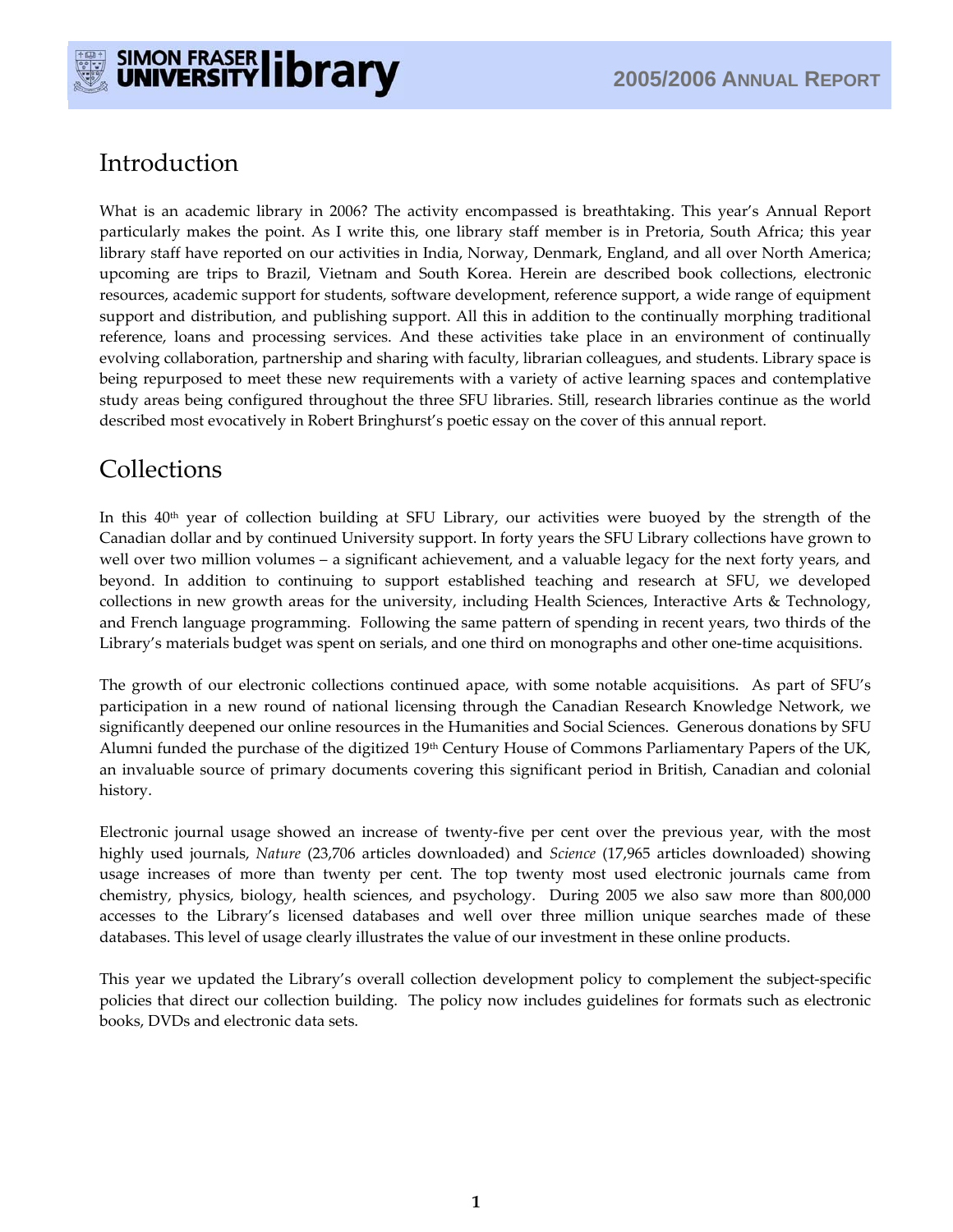

Significant new resources

- 19<sup>th</sup> Century House of Commons Parliamentary Papers online (UK)
- Alexander Street Press 11 new collections of primary sources online
- ARTStor
- Blackwell's Online Journals
- Chronicle of Higher Education online
- Classical Music Library
- ebrary Academic Complete Collection
- EIU Country Reports
- EIU Viewswire
- Encyclopaedia Britannica online
- Guide to Social Science and Religion online
- IPSOS Reid News Centre
- IPSOS Reid Trend Report
- JSTOR Arts & Sciences IV
- JSTOR Arts & Sciences Complement
- Lippincott Williams Wilkins Total Access journal collection
- London Times archive 1785 –
- Making of the Modern Economy
- New York Times archive 1851 –
- Oxford University Press online journal archive
- PapersInvited
- Play Index online
- Sage Online Journals
- Smithsonian Global Sound collection
- Springer online journal archive

## Special Collections

This was a bellwether year, with gifts exceeding \$800,000, far surpassing any previous total. Significant acquisitions included:

- The poetry collection of bp Nichol (over 3000 v.)
- The Charles Hou editorial cartoons collection (over 70 v. each vol. has 250 to 300 cartoons)
- Jim Rimmer/Pie Tree Press printing & graphic art collection
- Talonbooks accrual, Caitlin Press, Polestar & Tanks publishing archives
- Editorial cartoons of Bierman, Harrop, Rice, Uluschak, Krieger, Peterson and Rimmer as well as cartoons featuring the Canada/U.S. lumber wars from Mike Apsey
- Barry McKinnon collection of Canadian Literature (2200+ v.)
- The BC Civil Liberties Association archive
- Incline Press
- Gerard Brender à Brandis collection
- George Fetherling collection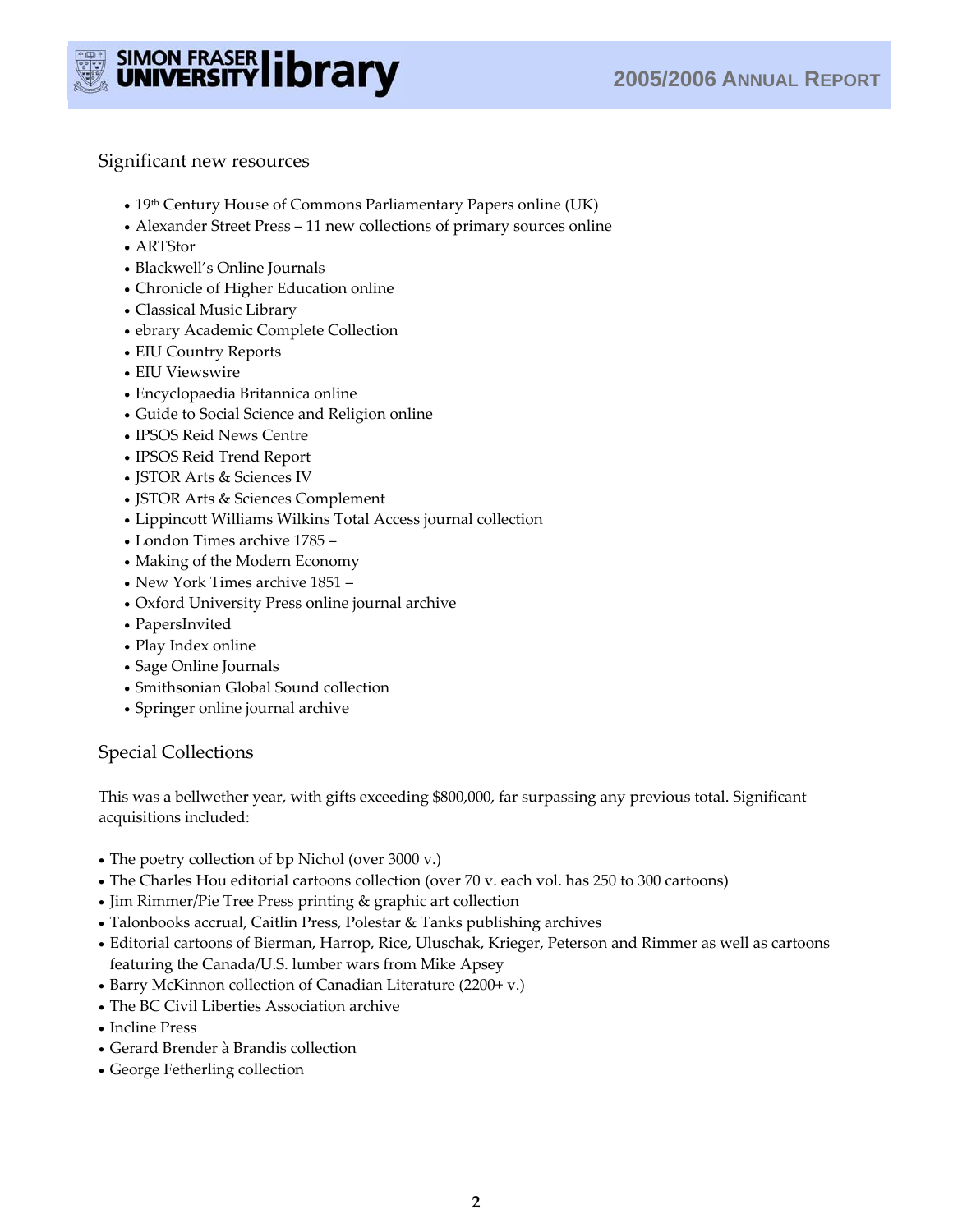

- Doukhobor material (postcards, LPs, circular letters, books)
- *The Body Politic*
- Thoreau MacDonald (books, Christmas cards…)
- Collection of Wordsworth, especially Lake District books, postcards
- Paul St. Pierre papers
- Darren Werschler-Henry papers
- Jamie Reid papers
- A collection of Finnish material
- Small collections of leftist materials Labour Progressive Party, Communist Party in BC, Workers Party of Canada

## Maps/Data/GIS

This year both our traditional paper and digital map collections were expanded, through donations of paper maps and a complete set of DMTI's Satellite StreetView imagery data for all of Canada. The imagery dataset is stored on a 300GB HD for distribution to researchers and GIS labs.

# Media Collection

The Media Collection was featured in SFU's student newspaper, *The Peak,* in an article by Sean Trembath about the

film collection, entitled, *Free films (use responsibly*) *http://www.peak.sfu.ca/the-peak/2005-3/issue7/ar-sfufyi.html*. The popular BBC video series *Shock of the New* was withdrawn from the collection, as BBC discontinued the licence for educational use in Canada. Improved access to films is now provided through a monthly list of new films, linked from the Film Guide on the library home page.

"I'm now seeing what's in your media collection and am pleased to find so many video artworks … I'm especially happy to find the Video Data Bank early video collection – there are so many seminal works in there..." (film student)

"This is cool." "You have lots of films here that you can't find in video stores." (Student)

## Games at Surrey

The important games collection at the Surrey library continued to be expanded to support programming at that site. A new games system, Nintendo DS, was purchased for the Games Room and additional games were purchased including some 'girl games' in support of the Women in Technology – Girl Gamers Club. A Games Room advisory group of students was established. Improvements to the catalogue records now enable searching by the game system.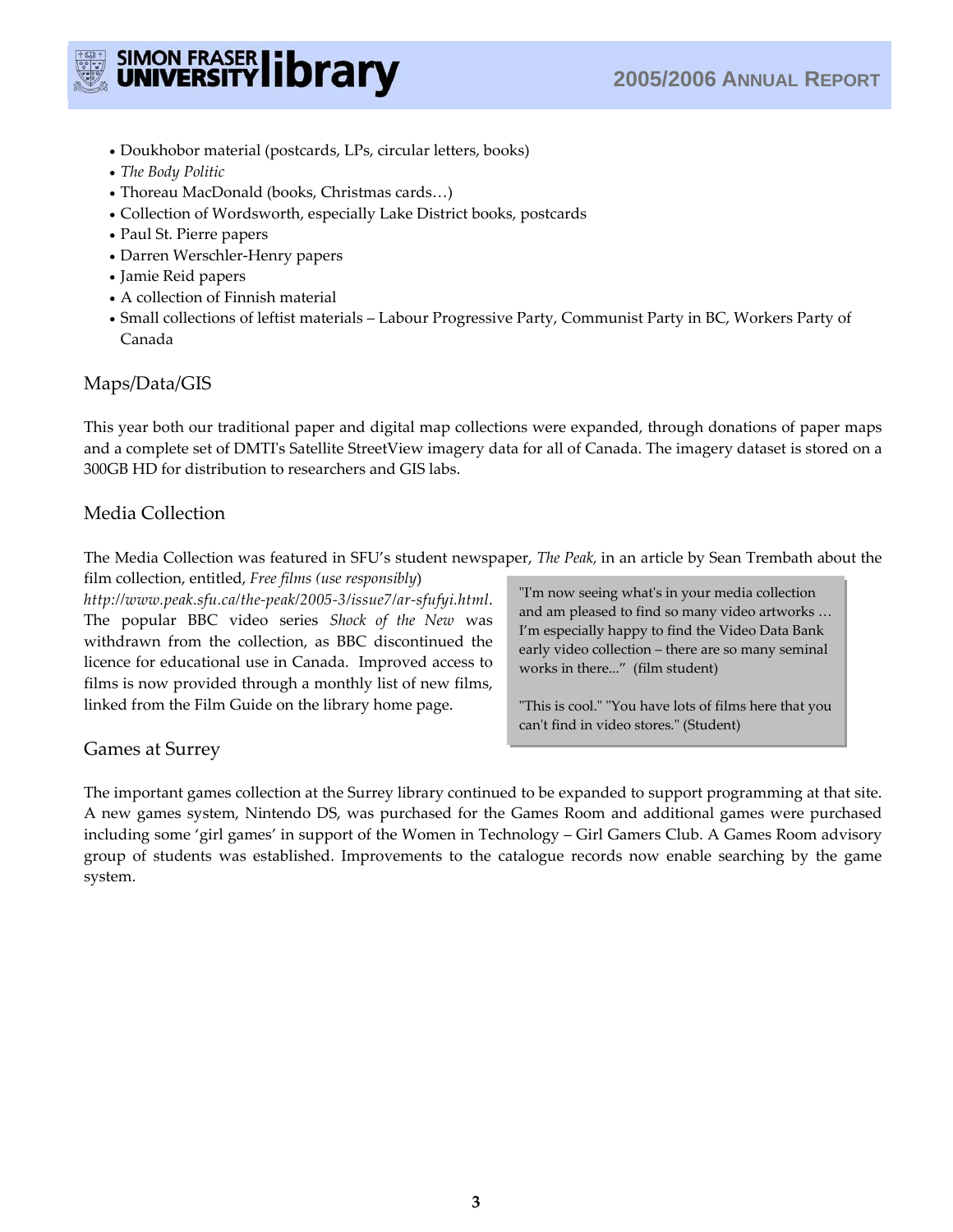

# **Services**

"Library staff through their work are collaborators in a common effort of faculty, sessional instructors, teaching assistants, and fellow students helping each other to create a learning commons at SFU by which we can share knowledge, know-how, and perspectives. I have been profoundly affected by students coming from other countries where they did not have access to so many books, periodicals, and online resources and the people who work so hard to build and maintain this shared commonwealth. Their excitement and joy at being given access to both the materials and the librarians and other staff helped me better appreciate the importance of what we are trying to do together. " (Faculty member)

## Information Commons

This year saw the continuance of the successful partnership between the WAC Bennett Library and Academic Computing Services (ACS) in providing an integrated service point for reference and technical assistance, as well as integrated hardware

"Thank you very much to the helpful staff at the Alumni Information Commons and at the Microforms for helping me research an article and saving me a great amount of time! Great customer service!!!" (Student)

and software. With the opening of the Student Learning Commons in September 2006, there is even greater potential to provide more collaborative and integrated support to students with the addition of academic writing programs and activities within WAC Bennett Library.

## Ask Us Live

The Library's collaborative Ask Us Live service with the University of Victoria continued to thrive, with increased hours and positive feedback from SFU users. Building on the success of the service, planning is underway to participate in the BC-wide, post-secondary virtual reference service which will be administered through the BC Electronic Library Network. Funding for software, training, and communications has been provided by the Ministry of Advanced Education. SFU and UVic will play a key role in sharing our successful practices with the wider post-secondary community. As a prototype for the anticipated wider service, SFU participated in the BCcampus Chat Reference Pilot project, which extended chat reference service to users within the Library Services

"u rock! thanks man! have a wicked day" (AUL patron)

Gateway of the BCcampus Portal. SFU, UVic, and UBC staffed the service, which was targeted to students at Camosun College, College of the Rockies, Kwantlen University College, and University College of the Fraser Valley.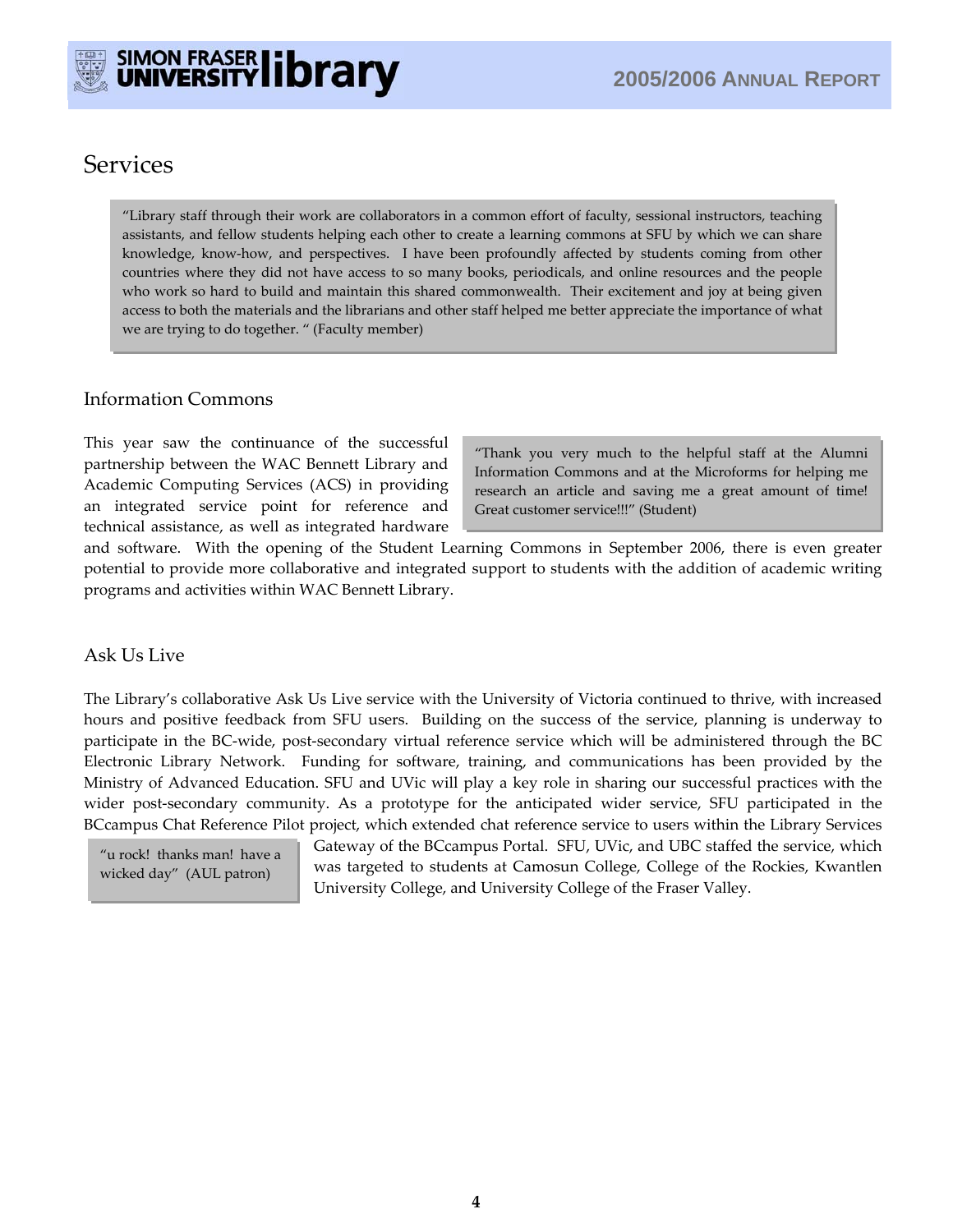# Ask Us Here

The Ask Us Here team test drove a new cart beginning Spring 2006 to provide better support for this expanding service which continues to answer students' questions at their point of need, provide opportunities for faculty liaison, and raise awareness of Library services. To provide support at the Segal School of Business, Belzberg librarians extended the 'Ask Us Here' service downtown to the Segal Centre lobby.

"I received an emergency call from … National TV this morning... They were at Cambie and headed my way. I needed some current data in a hurry and contacted our liaison librarian. Within 15-20 minutes he found, screened and e-mailed the relevant statistics to me -- just in time for the interview. (Faculty member)

## Other Contacts

In addition to providing reference services to SFU students, faculty, staff, and the community at the Information Commons desk, liaison librarians in the Reference Division also met with users upon request.

## Instruction

#### *Course-integrated*

Demand for course-integrated instruction rose significantly in 2005/06 as liaison librarians developed new – and fostered existing – relationships with faculty across disciplines. Librarians deliver instruction in a variety of locations using many different methods. They teach in labs and lecture halls in the Library and on-campus, meet users online via detailed web pages and off campus upon request.

"Setting up the course web site as you have, walking us through some of the main indices they'll use and, above all, offering to serve as a resource for their projects will, I am confident, make a major contribution to the success of the seminar. So, thanks for putting the time in -- I appreciate it." (Faculty member)

More than 18,000 students attended course-integrated instruction classes in 2005/06, compared with 15,297 in 2004/05. Business, Psychology, and Communication were the heaviest instruction areas, followed by Education, English, and Biology. The Library's *Understanding and Avoiding Plagiarism* tutorial was installed in over thirty courses in 2005/06.

#### *General Instruction*

While the majority of our instruction is course-related, there is a continuing need to provide general drop-in classes. We continue to

receive positive feedback from students with regard to the Essay Architecture Fair, offered in collaboration with the Health and Counselling Centre (HCC). The Student Learning Commons will offer further opportunities for joint programs for students in 2006/07.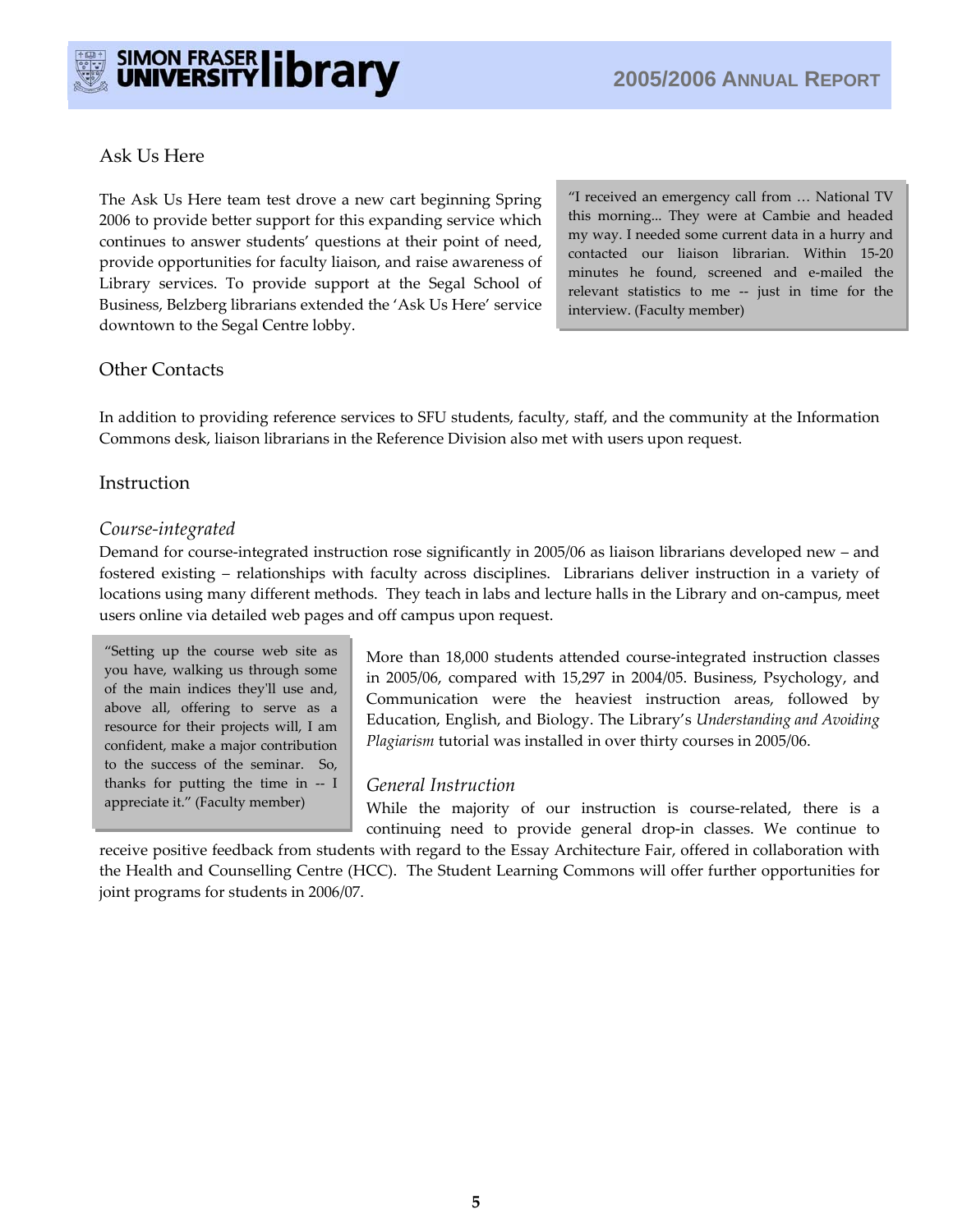

#### Journals and Microform Assistance Desk

"Had I asked for help from you earlier, I could have saved days of research… But I know who to look for next time when I need help :-) Thanks a lot!!" (Undergraduate student)

Although it is located by the print journals and microformats, many of the questions at the JAMA Desk are about e-journals. Researchers who are inexperienced at retrieving online articles sometimes arrive at the sixth floor expecting to find the print version of a journal, then ask for help when they find that we no longer have their title in print, or they ask for help navigating e-journal publisher sites. There is always a need for ongoing training on the quirks of newer e-journal publisher sites and aggregator databases.

## Thesis Support

The Thesis office has increased its support for students over the past few years, with classes available early in the process; online documentation; and increased contact with students. In addition, an online thesis information submission form was developed. The result has been a significant reduction in late submissions from nine per cent to below one per cent.

As well the turnaround time for processing items has been greatly reduced. In previous years it was not until late in the following semester that the final approval was given to the majority of submissions. This has now been cut in half and most of the submissions are approved by the middle of the next semester. This reduction means that the items are then digitized and made available in a much shorter period of time.

"I just completed my dissertation and oral defence and want to thank the Telebook staff of for the excellent service provided to me throughout the past three years. My "textbased" thesis meant that I ordered a large number of books. Requested books always arrived promptly. These services provided to me in interior BC by Telebook were critical to my course work and dissertation. " (Graduate student)

#### Loans Services

Our popular laptop/notebook service continues to thrive with 19,543 laptop circulations. Headphones circulated 4,445 times. The number of laptops will be doubled to fifty for the Fall 2006 semester and the loan period extended from two to four hours. The SFU Surrey library also loans laptops and a variety of other equipment to support its unique programmes. In addition, thanks to staff and others' donations during the 2006 Campus Campaign, presentation equipment for use in the group study rooms will soon be available for checkout at the WAC Bennett Library.

The "Food for Fines" drives in Summer and Fall 2005 were once again very successful. The Library received 2,350 food items from 514 patrons and waived \$4,676 in fines.

Thirty pedometers were offered for lending in support of HCC's 'Walk this Way' program from September 19th to October 20th.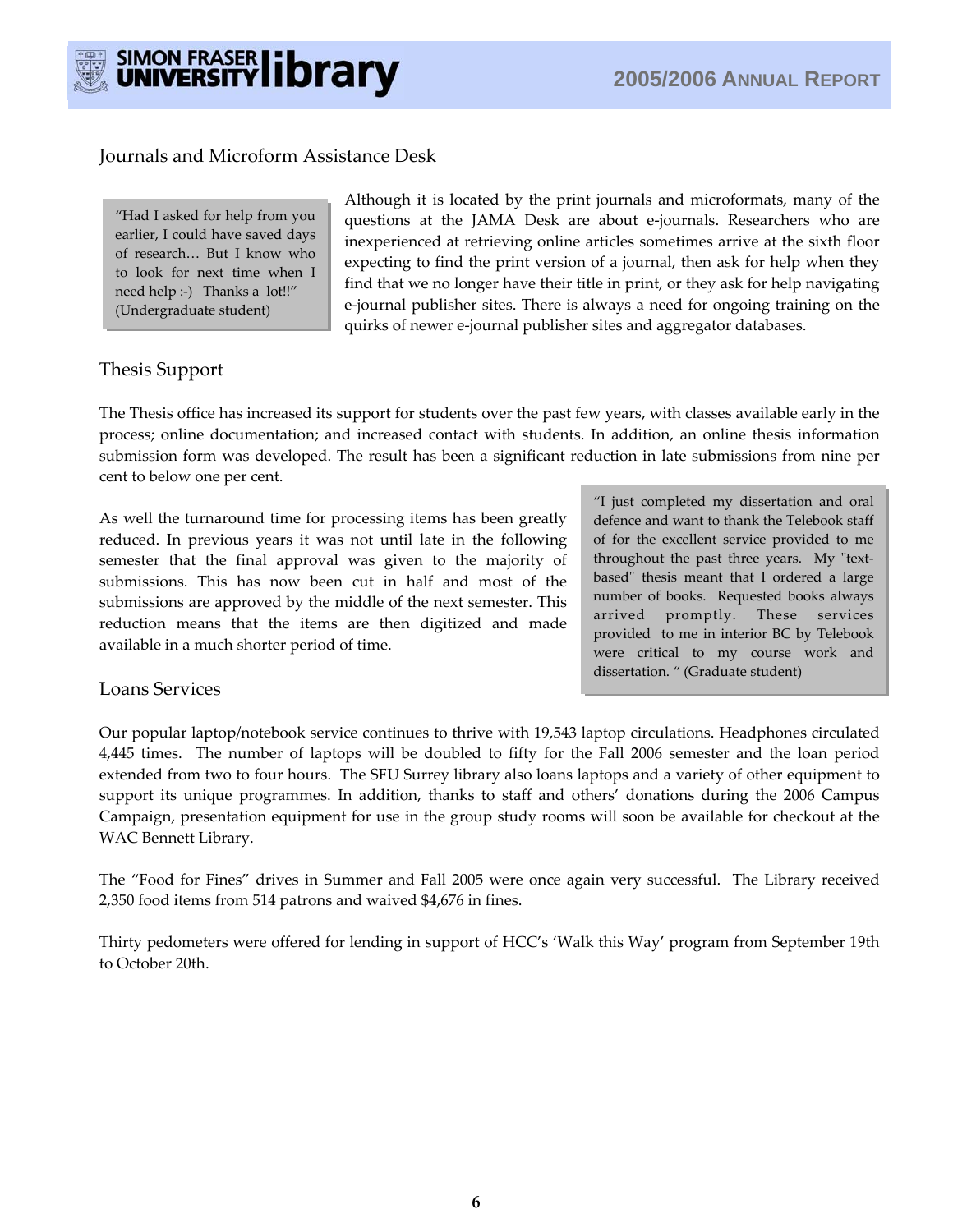

## Reserve Services

A number of new reserve services have been introduced. Print articles requested for Reserve are now also searched online; for nine per cent of a total of 3,521 articles, a link was provided to the online version as well. Online Reserve Request forms, made available July 2005, are being very well received. An Exam Bank Repository will be available June 2006 for interested faculty. Courseware Packages will be placed on Reserve effective Summer 2006 at the request of the course instructor. Finally, as of Summer 2006, a new Business Competition collection, consisting of approximately 100 case studies referenced by students in the annual Business Competitions, will be added to the Reserve collection on a permanent basis.

# University Outreach

"The Library at Simon Fraser University has been quite successful in developing an outreach program to the entire University community. The efforts of the library liaison to the Faculty of Business Administration are particularly noteworthy. Many students are familiar with this person due to such actions as weekly e-mail newsletter and occasional sessions during which he sets up a table in the Faculty of Business Administration building to meet with anyone strolling down the hallway. As a result, library usage among students is heavy and particularly effective." (One of four highlighted "strengths and effective practices" cited in the acceptance letter from the AACSB accreditation team.)

Public services staff on all three campuses continue to contribute to a wide range of outreach activities on and off campus to inform the wider community about the services, resources and programs accessible through the Library. In 2005/06 these included:

- Benefits and Services Fair for new faculty .
- Week of Welcome orientation in September 2005.
- Alumni Day Open House in October 2005.
- Burnaby Public Library visit in November 2005.
- Learning and Instructional Development Centre's Symposium on Innovative Teaching.
- Teaching Assistant/Tutor Marker Day.
- Tutor Marker Orientations.
- Student Services Fair for new and transfer students at the beginning of each semester.
- Tours for Library visitors.

# Student Learning Commons

In May 2005 Vice-President Academic John Waterhouse announced that "SFU will establish an academic learning centre, connected to, and in support of, the ongoing curriculum project. The Learning Commons has a mandate to assist and support students in their academic pursuits and to provide learning support services across the 3 SFU campuses. The SFU Learning Commons will open officially in September 2006 in the WAC Bennett Library, and eventually in other SFU Library sites." One year later, with much behind-the-scenes work, we are on track for the September 2006 opening.

Building on the existing services of the Alumni Information Commons and the HCC Learning Skills program, the Student Learning Commons (SLC) will offer a wide range of academic assistance to undergraduate and graduate students, including academic writing, learning strategies, library research, computer technology, English language skills, theses formatting advice and more. Over fifteen peer educators will receive specialized writing and learning support training for Fall 2006.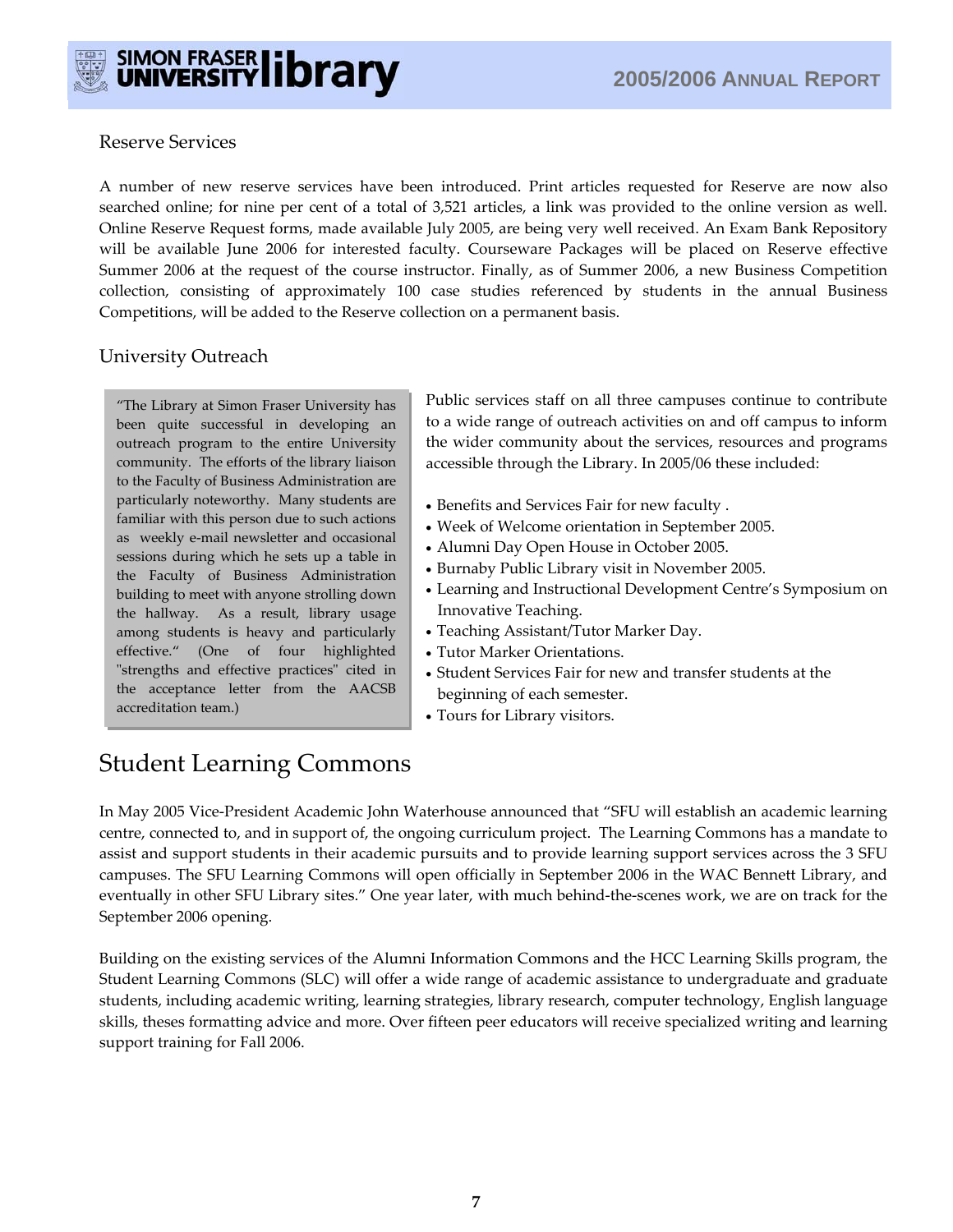

The SLC is working to create and maintain effective relationships with many campus groups. In particular, the SLC has strong ties to the Yosef Wosk Student Learning Commons at SFU Surrey, and will be working through the Belzberg Library at Harbour Centre to deliver services at SFU Vancouver. The Writing-intensive Learning Office (WILO) is another important partner, especially given the "W" requirements of SFU's new undergraduate curriculum, while traditional links with many Student Services units will be maintained and strengthened. The SLC's goal is to provide students with "one stop" for academic support services, and "one step" referrals to other campus services.

The SLC will be located in the NW corner of the Bennett Library's main floor. Its virtual location will be at *http://learningcommons.sfu.ca*.

Elaine Fairey was appointed SLC Director in December 2005, in addition to her responsibilities as Associate University Librarian for Bennett Public Services. Learning Services Coordinator Donna McGee Thompson and the HCC Learning Skills programme transferred to the SLC in April 2006, and Dr. Amanda Goldrick-Jones was appointed Writing Services Coordinator in May 2006. Thesis Support will move to the SLC to provide more seamless referral to SLC services of interest to graduate students.

# Processing

Items catalogued increased by 20%, a testament to the hard work and dedication of everyone in the Processing Division and to workflow improvements. With an increase in monograph receipts of fifteen percent and a doubling of new serials subscriptions over the previous year, meeting fiscal year end was a challenge which staff met through initiative and flexibility in assigning tasks to make sure orders were

"I just wanted to say what wonderful staff you've got up there. I phoned up looking for a new book which had gone MIA after being catalogued. Two of your staff, hunted the beast and delivered it to me in about 20 minutes. I was very impressed at the wonderful service!" (Liaison librarian)

placed, materials received and invoices paid by March 31. In order to improve workflow and public access, renovations were undertaken in the processing area and should be completed in Summer 2006.

# Library Technology/Special Projects

Last spring a newly designed Online Public Access Catalogue was introduced. It looks more contemporary and takes advantage of some recent improvements in functionality in the Innovative Interfaces software. User feedback has been very positive.

"Software @ SFU Library" (*http://software.lib.sfu.ca/*) outlines the extensive range of open source software developed and/or hosted at the SFU Library. The software includes SFU Library's *reSearcher* suite – Citation Manager, CUFTS, dbWiz, GODOT – and the PKP suite, a very productive and positive partnership with the Public Knowledge Project and SFU's Canadian Centre for Studies in Publishing. These products benefit the Library and users from two perspectives: we are able to avoid the costs of commercial equivalents. The cost of development and support costs are shared among a number of partner institutions. There has been significant uptake of both software suites during the past year. Our OJS hosting services now provide support to fifteen journals at various stages of implementation and the OJS software is now in use by over 700 journals worldwide.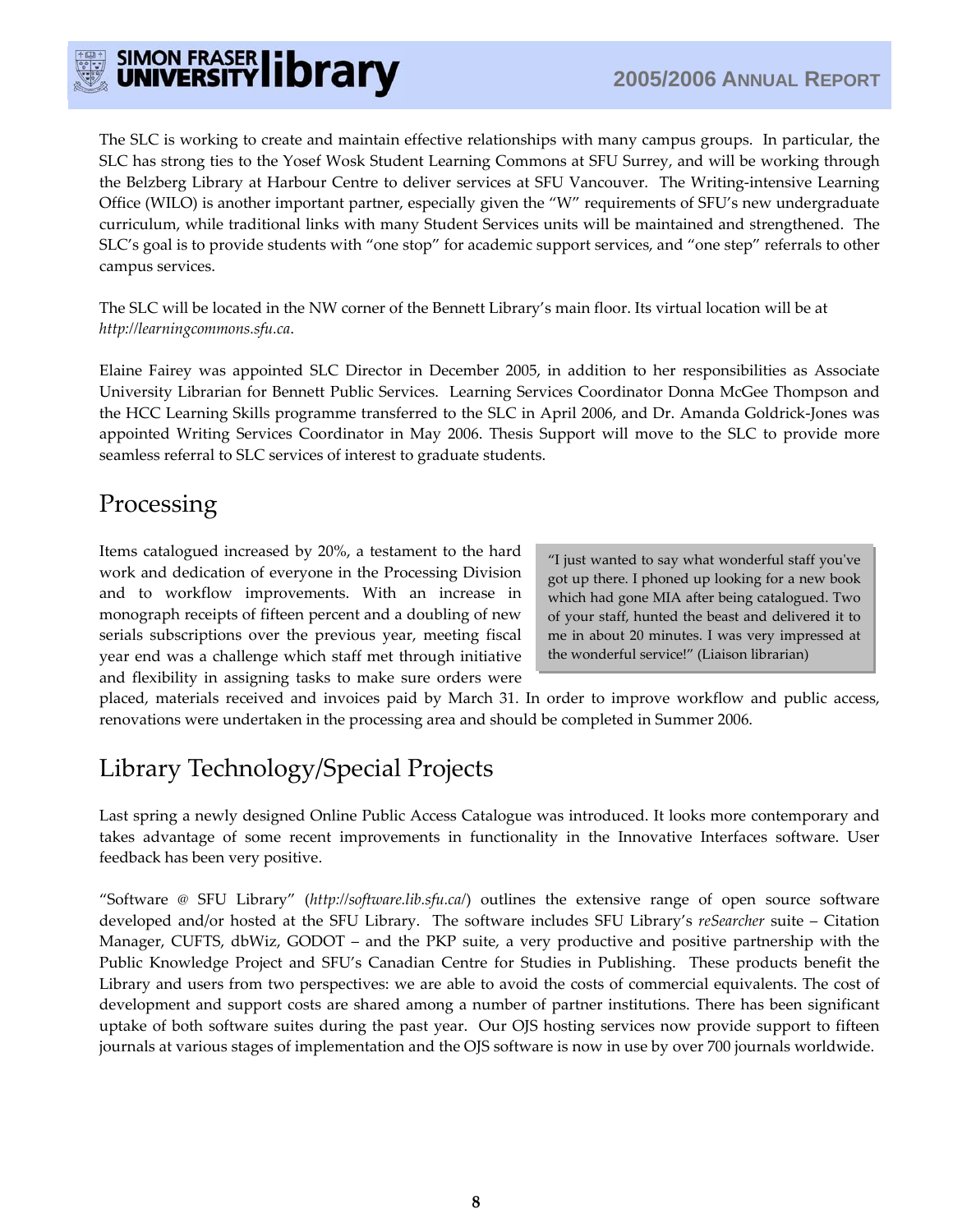

Two SFU Library technology accomplishments deserve special mention. First, the dbWiz metasearch application, developed at SFU Library with the support of nine partner libraries in Western Canada, was launched and has received attention in the library technology literature and worldwide. This service allows users to search more than one of our licensed databases at once, and also has the ability to search library catalogues and free content on the Web. One of the developers, Calvin Mah, was asked to address a major library technology conference in South Africa.

#### reSearcher

As in past years, development of the *reSearcher* applications (GODOT, CUFTS, Citation Manager, and dbWiz) continues, resulting in economical, functional, and flexible services for SFU Library users and staff. This year, all of the applications became available to the world under an Open Source license, and interest in *reSearcher* from around the world is increasing rapidly.

In December and January, Systems staff assisted Roskilde University in Denmark (*http://www.ruc.dk/ruc\_en/*) to set up and use GODOT, CUFTS, and dbWiz. Roskilde reimbursed SFU for this work and Kevin Stranack visited their campus to assist with local configuration and to make a presentation to librarians from 26 Danish libraries.

#### PKP

In May 2005, the University of British Columbia's PKP (Public Knowledge Project) software -- which includes open source journal publishing system, a conference management system, and a metadata harvester – moved to SFU Library as its permanent home. Since the move, SFU has coordinated the development and release of two minor upgrades to Open Journal Systems, and an entire rewrite of the PKP Metadata Harvester.

The SFU Library is a leading participant in the Synergies initiative, which is intended to build a sustainable ejournal publishing platform for Canadian journals. SFU Library is a key participant in the Synergies CFI submission, with OJS software being used at four of the five partner sites; SFU Library demonstrated 'proof of concept' export of OJS journal metadata to the Synergies prototype site.

## Digitization

Activity in this area continues to grow. This year, the Digitization Center scanned 2633 retrospective and 588 new theses, which will shortly be available in the SFU Institutional Repository. We also scan an average of 30 textbooks per semester for students with visual or learning disabilities. This year we also digitized the compete run of *Archivaria* (50 volumes), 240 items from a personal collection of memorabilia from the May 1968 Paris Labour Riots, 171 items from the Library's Harrison Brown Collection, and over 100 items from the Library's Doukhobor Collection. Work continues on the Editorial Cartoons Collection, with an additional 150 cartoons added this year and the development of a series of teachers' guides for the Cartoons.

The Library has now scanned 27,000 pages of the Chinese Times, as part of the Multicultural Canada initiative, and is making these available on the web. Also as part of Multicultural Canada, the Library has made the *Encyclopedia of Canada's Peoples* available as a searchable database.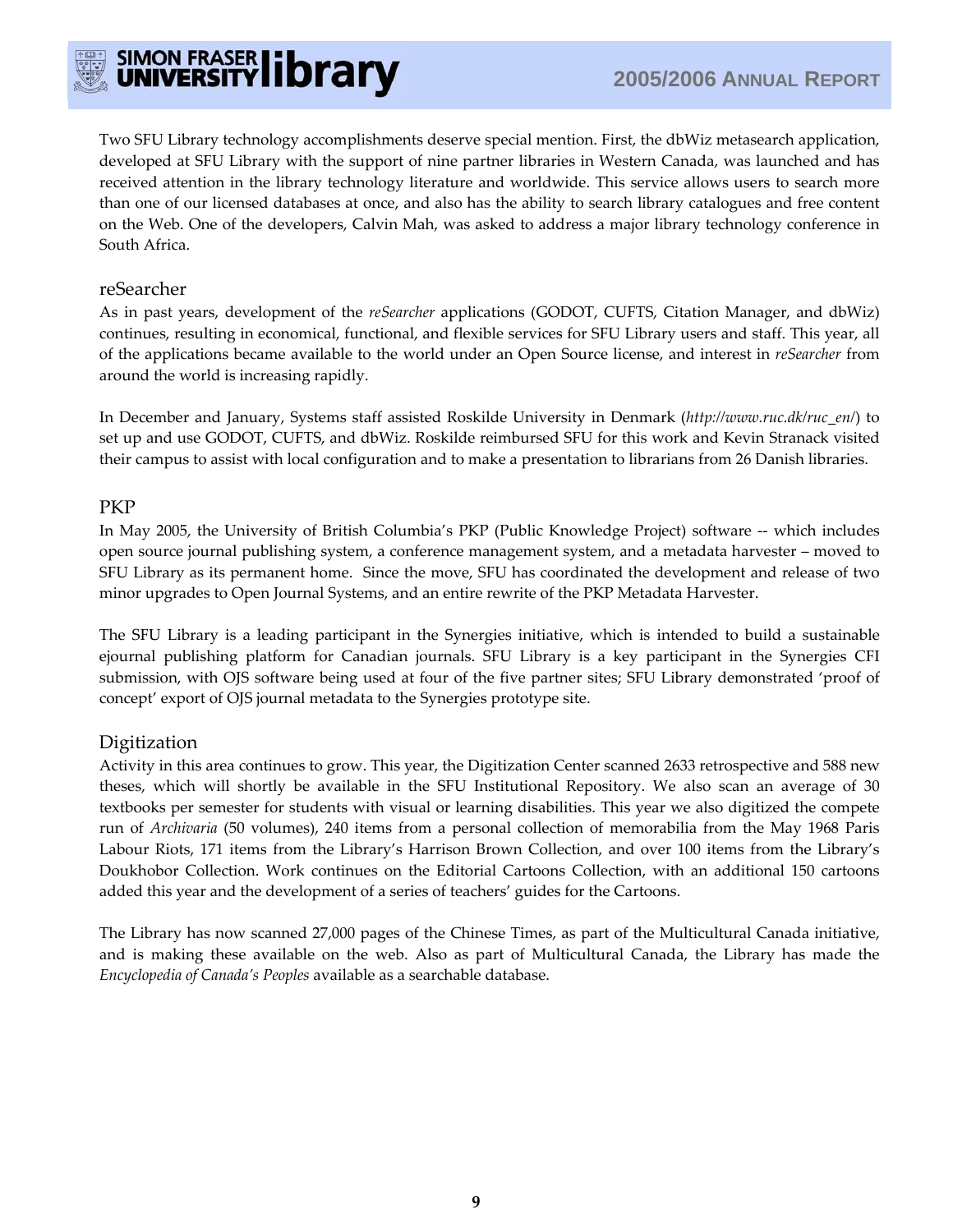

# Library Building and Equipment Services

The WAC Bennett Library continues to undergo renovations to improve services in the changing academic environment.

Services for the Student Learning Commons will be located on the entry level in the northwest corner adjacent to the Alumni Information Commons to bring those services together physically as well as operationally. After suffering in an increasingly inadequate space, the Media Resource Centre will be located on the entry level in the southeast corner, with the collections brought together in one space and new services such as a viewing room available. Document Delivery Services, which works closely with the Media Resource Centre, will be located adjacent to it in the northeast corner. Thanks to generous donations by Library staff and others during two Campus Campaigns, the casual reading area on floor three received a significant facelift including the addition of counters and stools by the Mall window and electrical and wireless support for laptop use. In order to improve public access to the Processing area and workflows, renovations were undertaken in that part of the building as well.

# Samuel and Frances Belzberg Library

The Belzberg Library undertook a pilot project to test the viability of Sunday Hours, opening the library on Sundays from 10 am to 5 pm during Spring 2006. Most visitors were undergraduate students who used the library to study, work on assignments and do research for their papers. Based on its success, it is expected that this service will continue in Fall 2006.

Cross-library co-ordination of library services is becoming increasingly important with departments offering courses on all three campuses. The business liaison librarian and Belzberg librarians coordinated enhanced library instruction at the Segal Centre for Business and collaborated with faculty and administrators to develop the right mix of library support for the new building.

"The information I am able to obtain through your collection is invaluable to my work as an artist and my effectiveness as a citizen. Also the helpfulness of the staff at Belzberg (where I order and pick up my books) is always outstanding." (Alumnus)

# SFU Surrey Library

With the expansion of programming at SFU Surrey, the Library continues to grow and enhance its services. By the second week of classes in Fall 2005, students were complaining that the Library was full and there was nowhere to sit; additional seats were added but the move to the new library space in summer 2006 is eagerly awaited.

The SFU Surrey Student Learning Commons was created by expanding the mandate of the Tech One Success Centre to serve all Surrey students and to articulate with the Burnaby Student Learning Commons, under the direction of Coordinator Cynthia Wright. In honour of a generous gift, the new SLC space will be named the Yosef Wosk Student Learning Commons.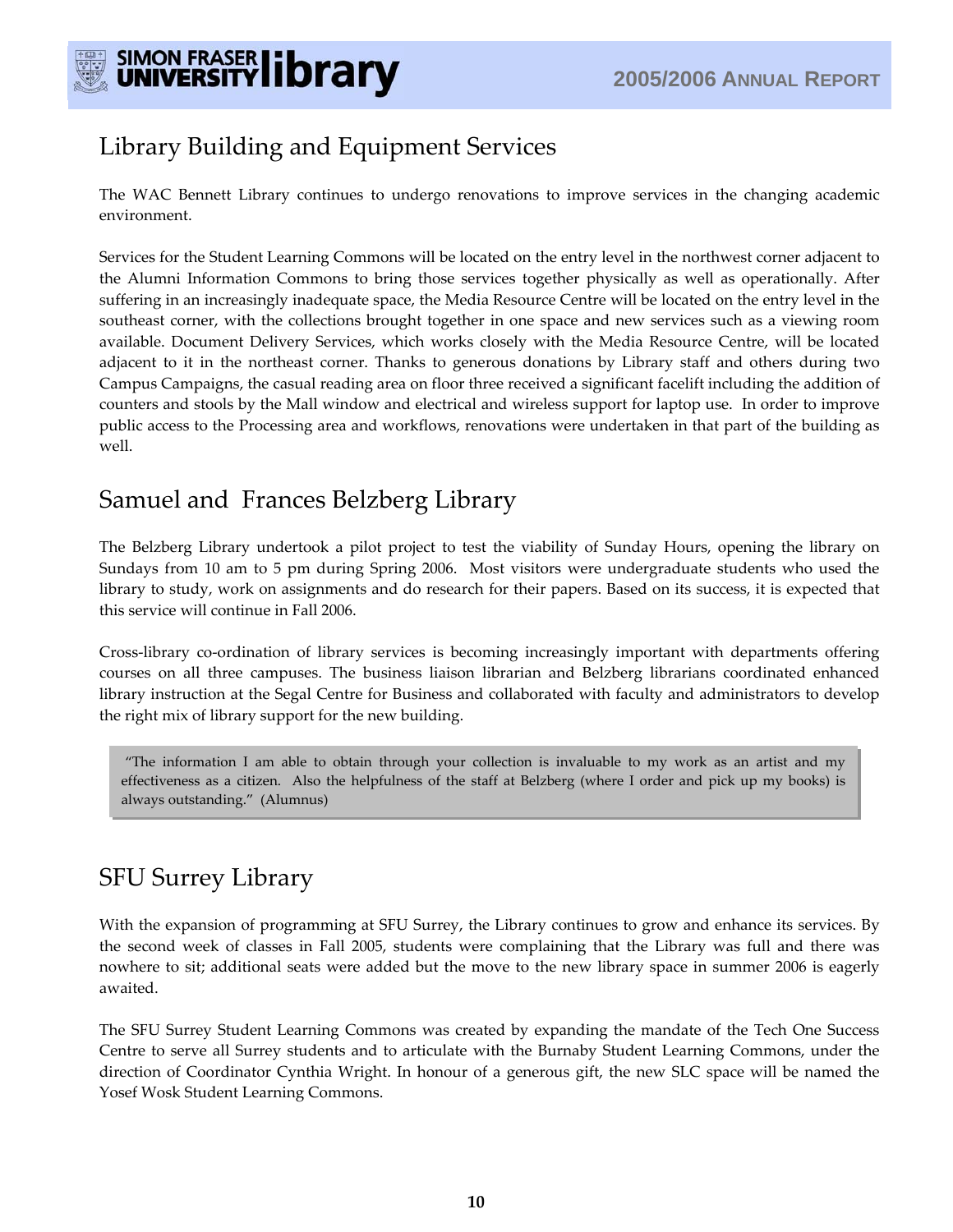

# SIMON FRASER library

The Surrey collections budget was increased to cover expanding programs; the book & media collections have grown by 26% over the last year, and circulation of these collections has increased by 64%.

"I always find great materials here. This is an incredibly rich collection for its size" (Graduate student)

"Thanks to what I learned with you I was able to get the "A" I was hoping for." (1<sup>st</sup> year education student re SLC)

A variety of online materials and workshops were created to support the use and circulation of equipment for SIAT and other students. Funding for equipment was provided by the VP Academic and the Faculty of Applied Sciences. MiniDVD tapes and Arduino circuit boards are sold through the Library. The Library works closely with ACS to provide these services.

# BC Electronic Library Network

Funded by the BC Ministry of Advanced Education, the BC ELN is housed within SFU Library. Its activities are governed by a representative Steering Committee. Its role is to "work with post-secondary libraries to provide equitable, expanded and cost-effective access to information for learners and educators throughout British Columbia." Further information about BC ELN can be found at: *http://eln.bc.ca*

In 2005/06, for the first time, three sectors (academic, public, and school libraries) worked collaboratively to provide a provincial license, to the online *Encyclopedia of British Columbia*. BC ELN was a lead participant in the development work for the e-HL*bc* consortium, a leading-edge cross-sectoral project involving BC's academic and health libraries. Negotiations were completed and highly advantageous pricing obtained for the first suite of products, in time for the e-HL*bc* launch April 1, 2006. Another barrier to resource-sharing fell, with the elimination of charges for interlibrary book loans among BC post-secondary libraries, effective January 1, 2006.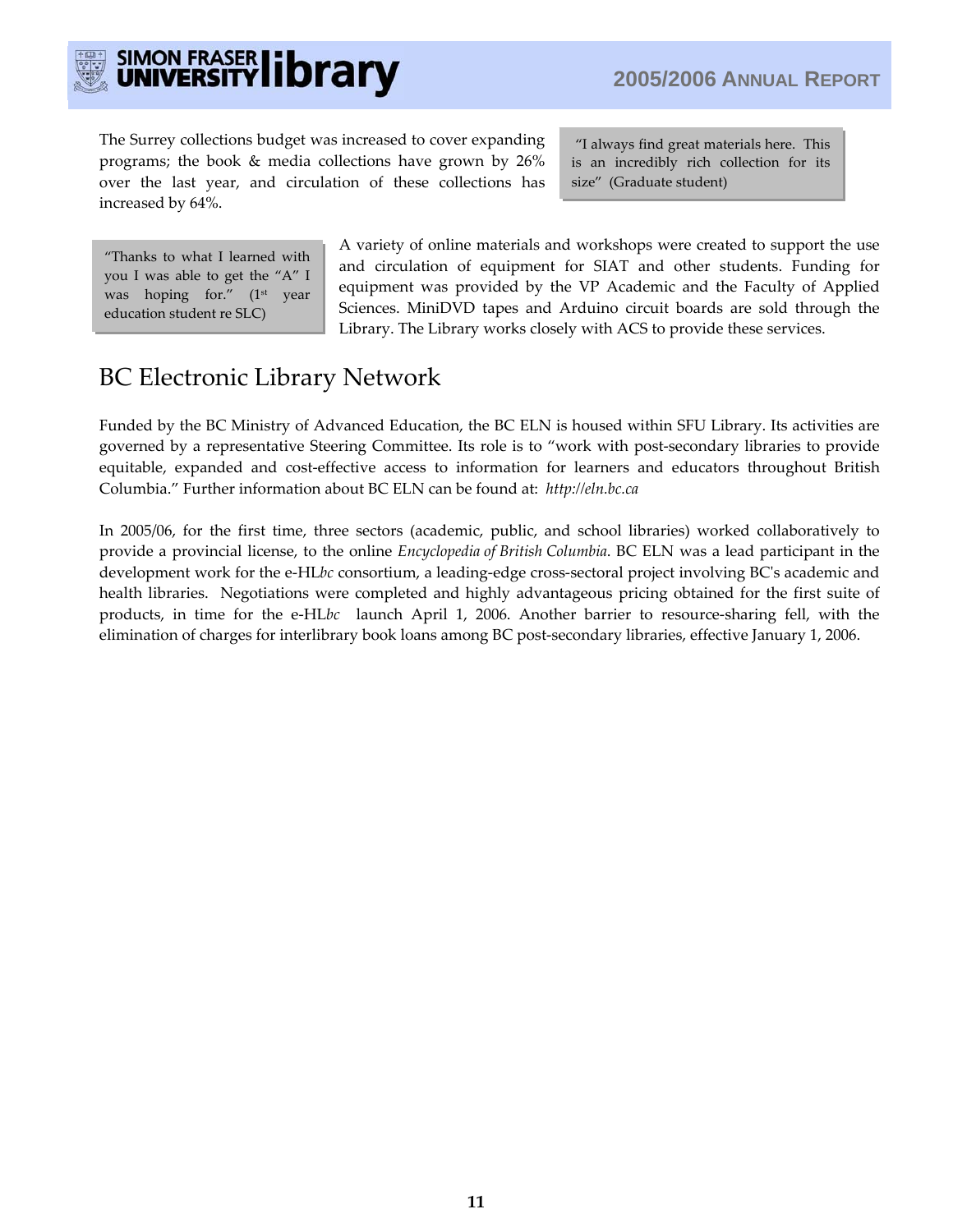

# Donations

As in previous years, the Library was generously supported by gifts and in-kind donations. Thanks to our supporters, our Alumni Library Endowment, General Library Endowment, and Technology Endowment funds were strengthened. Income from these funds was used to strengthen our book and electronic collections and to enable us to undertake key renovations, particularly the Media Resource Centre and Student Learning Commons. Renovations to the casual seating area on Floor 3 were funded through generous matched contributions by Library staff and others during the 2005 and 2006 Campus Campaigns.

## **In-kind Donations**

Alcuin Society Robert Anderson Mike Apsey Nelson Ball Jean Barman Derek Beaulieu John Bechhoefer Ronald Bierman Mary Billy Walter Bond Frank Brozensky Bruce Carmichael Allyson Clay Lynn Coady Theodore Cohn Jack Corse Charles Day Harvey DeRoo Steven Deutsch Sandra Djwa Douglas & McIntyre Ltd. Alex Drakern Margaret Fankboner Stuart Farson Elta Fredeman Luke Fredeman Carole Goldsmith Donald Grayston Peter Greenwell Yolande Grise Sandor Halebsky Douglas Hampton

Edgar Harden Graham Harrop Charles Hou Karyn Huenemann Islamic Culture Relations Organization Danny Jans Hugh Johnston Linda Johnston John Keenlyside Joey Keithley Robert Koepke Charles Krieger Robert Krieger Donald Kugler Ruth Lambert Terrance Lavender Andrea Lebowitz Manfred Mackauer Magic Flute Record Shop Daniel Marshall Ralph Maud James McArthur Barry McKinnon Hemant Merchant Kathy Mezei Hemant Merchant Kimberly Minkus Katharine Mirhady Ian Montagnes Dan Murphy Oliver Nesper Eleanor Nichol

Malcolm Page Eleanor Parke Anthony Podlecki Anna Raasveldt Ingrid Rice A. Richards Wyn Roberts Ronald Roesch David Ross Julian Ross Carole Rubin Alan Rudrum Roy Shephard June Skinner Nina Smart Ralph Stanton Stephen Steele Mary Lynn Stewart Mary-Ann Stouck Kenneth Strand June Sturrock Gordon Swan Rose-Marie Tremblay Barry Truax Edward Uluschak Richard Unger Vancouver School of Theology Wayne Wiens Barbara Wood Yosef Wosk Anne Yandle Ai-Zhen Zhang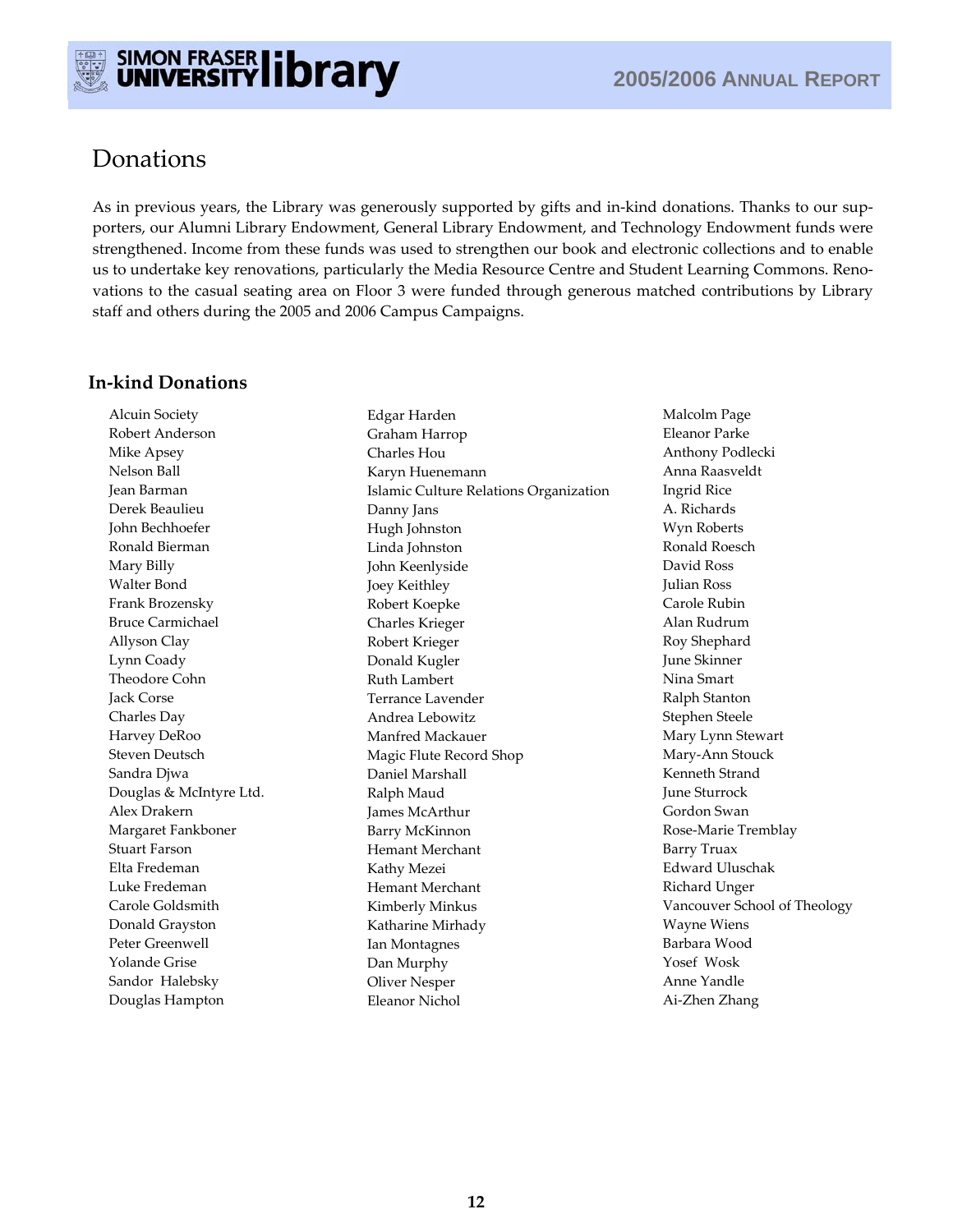

#### **Gifts\***

Judith Alexander Margery Allen Richard Allen Ted Altar Douglas Andrews Nello Angerilli Mary Appavoo John Appleton Thomas Atkinson Barbara Atnikov Mei Au Geoffrey Babcock Maureen Bader James Baker Neal Baldwin Kenna Ball James Barbour Simon Beaulieu Vernon Bennington Erwin Berg Lenore Berkeley Michelle Berner James Bertoia Barry Biddle Gwen Bird Gladys Blunden Mark Bodnar Roberto Bondi Juan Botero Carol Botting John Brackley Kelly Brantner Amanda Brittain Shirley Brunke David Burgess Oliver Busby Barbara Bussey Caryn Cameron Robert Campbell Charles Carter Terrence Casella Ann Cederberg David Cender Lawrence Chan Liny Chan Margaret Shi Chen Cyrus Cheung Kenneth Cheung Colin Chisholm Linda Chiu Andrew Chow

Olive Clark Susan Clark Murray Cockle Corrie Cole Gordon Coleman John Collingridge Howard Cope Lynn Copeland Filomena Cormano Joan Cosford Barbara Coughlin Mary Cox Anna Craig Dallas Cristofoli Gary Crowder Catherine Daminato Janine Davey Russell Day Wanda Dekleva Leanne Denis Zeke Doerksen Parin Dossa Stella Du Sandra Dueckman Heather Dumka J. Dyck Susan Edwards Essam Elashi Margaret Ellwood Michael Epp Leo Eutsler Elaine Fairey Margaret Finlay Gail Fleming Margarete Floeck Susan French Catherine Frost Patty Gallilee Kerri Gallup Bruce Gardner Timothy Garrish Marisa Genovese Carole Gerson Martin Gerson Eli Gibson Beth Gillespie Patrick Gilligan-Hackett Percival Gives Vera Godavari Carole Goldsmith

Douglas Gordon David Gorrill Sara-Lynn Grady Carla Graebner H. Gray Lorne Greene Percilla Groves Lynne Guinet Brian Hamman James Hansen Iris Hardy M. Harris Dale Harrison Brenda Head Henderson Living Stewart Ward Horan David Horsley Paul Houle Robert Howardson Geoffrey Hultin Kathryn Hunter **HYDRECS** David Hylands Sonja Inkster Eric Irvine Marlene Jan David Jang Leonard Jang Edward Janzen John Jensen Sophie Jerkovic Mariela Johansen Shona Johansen Frances Johnson Robert Johnson Stacy Johnson Paulette Johnston Linda Jules Naveen Kapahi Ayaz Karim Bradley Keith Pamela Keith Roland Keith Kenneth Ketchum Joy Klammer Stephen Kloster John Ko Barrie Kovish Stanislaw Kubik Eva Kuchar Chun-Chun Lam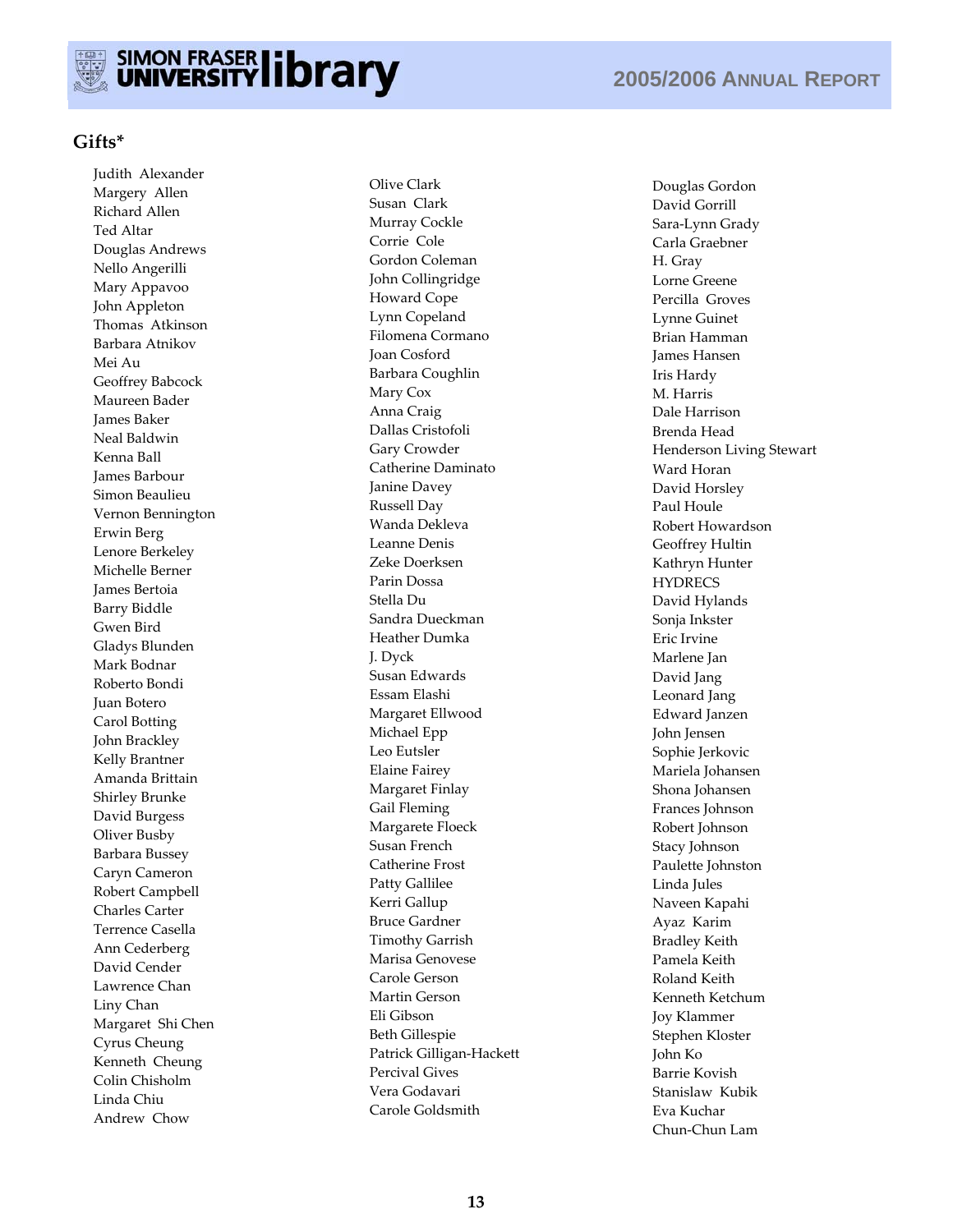

# SIMON FRASER library

Christy Lapi Christine Lawson Cherie Leader Deanna Lee Ena Lee Norman Lee Eva Leung Ye-Fee Liang Justin Liew Sean Lightle Imogene Lim Hugh Lindsay Janet Litke Georgina Long James Lyall Diane MacDonald Barbara Mackenzie Scott Mackenzie Barney Magnusson Richard Magnusson Anne Magusin Christine Mah Jill Mandrake Joanne Manley Jeannette Mansell Christine Manzer Lillian Manzer Michael Marek Karen Marotz Richard Marsh John Martin Elder Matias William McFadden Wendy McLennan Alice McNeil Patricia McQueen Daisy Megli Dorothy Meyerhof Kirk Michaelian Sandra Miharija Charles Miles James Miller Patricia Mitchell Pamela Morris Gordon Morrow Jacqueline Mousseau M.F. Mulligan Todd Mundle Carol Murray Gerry Naito Jean Nakamura David Nelson May Nembhard Tom Nesbit

Karin Newton Erik Nilsen Gorel Berit Margaretha Nilsson Ivana Niseteo Richard Noelte Tara O'Coffey Nancy O'Krafka Susan Oesterle Peter Ogloff Astrid Opsetmoen Margaret Otte Griffith Owen John Park Kathleen Parks Robert Paulett Rory Payment Donna Peachey Henry Penner Bruce Pennington Therese Poland Gisele Pomerleau Patrick Power Gordon Priest Robert Punnett Angela Raasch James Rainer M. Reich Barry Reid Louis Remedios Lorraine Rheault Alexander Rhodes Heather Rhodes Erika Ricker Greg Riddell Sylvia Roberts Patricia Rosseel Daniel Rutquist Sharon Saberton Nina Saklikar F. Sawatsky Steven Schacter Ethel Schatz Teresa Schram Anton Schweighofer Maureen Selwood Karl Senger John Sennett Charles Sharp Robin Sharpe Janice Shepherd Jugdeep Sidhu James Sim Kevin Sit Eleanor Sleath

# **2005/2006 ANNUAL REPORT**

Janet Souther Robert Smith Karen Spence Michael Spittle Richard Staehli Robert Stainer Richard Steward James Stibbard Jeffrey Strachan Deborah Stupnikoff Donald Sturrock Edward Sullivan Penelope Swanson Michael Sweatman Cynthia Swoveland David Tanner Lawrence Taylor Paul Thompson Nathan Thorpe Ian Todd Nai Tong Ruby Toor Thomas Truchan Corey Trueman Joanne Ueland John Valentine James Van Overbeek Christine Vandaele Robert Jacques William Vandersanden John Vokes Rory Wallace William Walters Scott Watson Brian Weeks Lisa Westcott Mark Wexler Joanne White Christopher Widmeyer Shelley Wilcox Stephanie Williams Frances Wilmeth Gary Wilson Natasha Wilson Andrew Wong Benjamin Wong S.T. Wong Sandra Wong Paul Woodward Michael Wortis Yosef Wosk Susan Yee Wing Yu Donald Zadravec Xichi Zheng

\*Due to space restrictions, only donors who have contributed \$100+ are listed.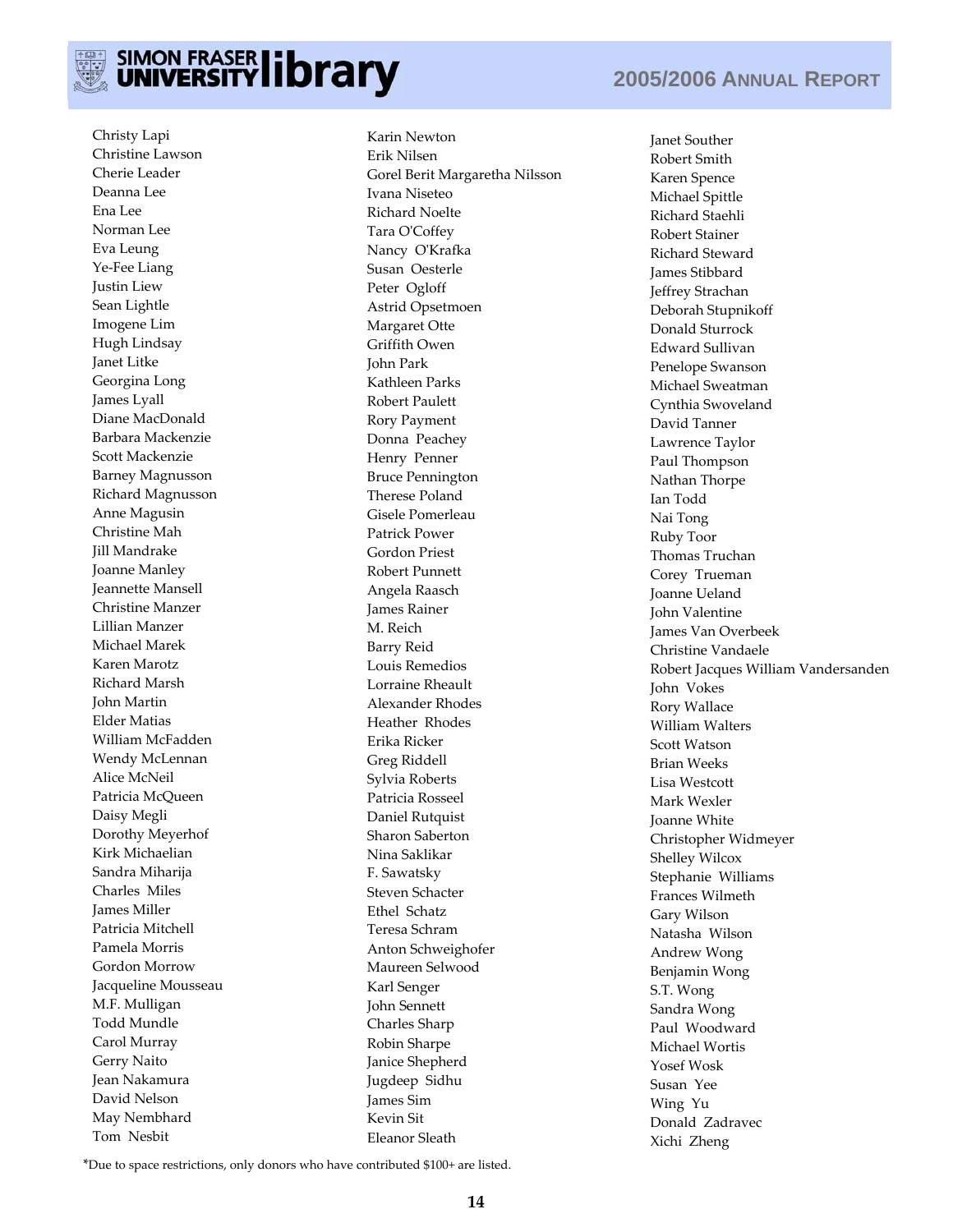

# Library Special Events

- SFU Library Special collections commissioned, and had published *The Library Opens Its Eyes*, by Robert Bringhurst in celebration of the SFU 40<sup>th</sup> Anniversary (reproduced on cover).
- The Multicultural Canada Conference (May 31— June 2) brought together community, scholars, librarians, and archivists. Speakers talked about a wide variety of projects which together form a knowledge base of online resources which help us represent Canada's multicultural diversity and history to ourselves and to the world. Perhaps the most exciting aspect of the conference was the engagement of community, librarians, government and academics which took place during the sessions and especially during the breaks. The papers from the conference are available in the SFU Library institutional repository at *http://ir.lib.sfu.ca/handle/1892/2511* .
- SFU Library hosted the BC Academic Librarians in Public Services Meeting in December 2005 focussed on "The Future of Reference."
- SFU Library promoted its services with a booth at Word on the Street, September 2005.

#### • **Share the Enthusiasm Lecture Series:**

- <sup>¾</sup>October 19, 2005 Wally Chung, "Collecting History".
- <sup>¾</sup>March 22, 2006 Andrew Feenberg, "Collecting on in the Barricades during Paris May Events of 1968."

#### • **Talks:**

- <sup>¾</sup>April 21, 2005 "The Origin and Evolution of the Shanty Bay Press" by Walter Bachinsky & Janis Butler in cooperation with the Alcuin Society.
- <sup>¾</sup>September 26, 2005 launch of *Companions and Horizons : An Anthology of Simon Fraser University Poetry* ed. by S. Collis. (Burnaby, BC : West Coast Line, 2005).
- <sup>¾</sup>October 29, 2005 Sue Allen, "The Brilliance of Cloth Book Covers : Decorated Publishers' Bindings in America, 1830-1910" - The Annual Yosef Wosk – Friends of SFU Library Special Collections & Alcuin Society Lecture.

#### • **Special Collections readings:**

- <sup>¾</sup>September 22, 2005 Lynn Coady.
- <sup>¾</sup>October 27, 2005 Eden Robinson.
- <sup>¾</sup>November 24, 2005 Evelyn Lau.
- <sup>¾</sup>March 2, 2006 Larissa Lai.
- <sup>¾</sup>March 16, 2006 Nancy Richler.

#### • **Exhibitions:**

- <sup>¾</sup>September 22—24, 2005 'J.S. Woodsworth: an exhibition at the Woodsworth Conference.
- <sup>¾</sup>October 20, 2005 Mirhady lecture—exhibition of recently acquired Persian material.
- <sup>¾</sup>40 years of collecting in Special Collections & Rare Books.
- <sup>¾</sup>An Exhibit Acknowledging Gifts from 2005.
- <sup>¾</sup>Political Ephemera from the Last Provincial Election.
- <sup>¾</sup>First 40. Selections from an exhibition of early SFU graduate theses and projects, at WAC Bennett Library and Belzberg Library.
- <sup>¾</sup>SFU Archives 40th Anniversary display, at WAC Bennett Library and Belzberg Library.
- <sup>¾</sup>The Library Diversity Working Group (LDWG) continued its series of displays this year including Sustainable Technologies (work from students in First Nations Studies), Children from Around the World, Robbie Burns Day/Chinese New Year Celebration, Freedom to Read Week, Dr. B.R. Ambedkar and Human Rights, and Convocation 2006: A Taste of Graduate Scholarship.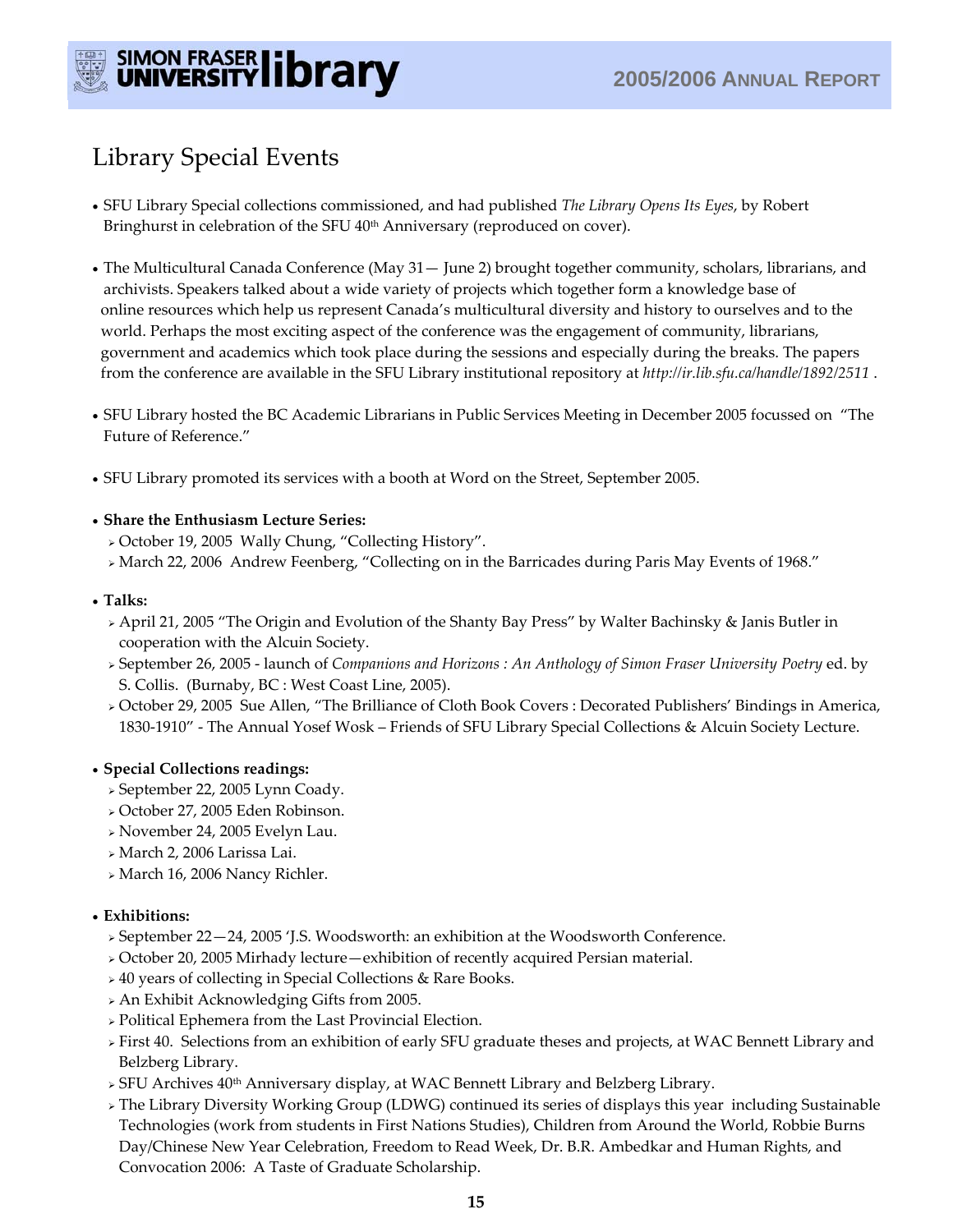

#### • **Acknowledgements:**

- <sup>¾</sup>Ian Butling, Pauline and Susan Rudy, *Writing in Our Times…* (Waterloo, 2005).
- <sup>¾</sup>*The Halcyon* (June 2005) of the Pauline Johnson Collection.
- <sup>¾</sup>*Globe and Mail* 25 June 2005 for Peter Trower Collection.
- <sup>¾</sup>October 20, 2005 Mirhady lecture.
- <sup>¾</sup>the use of several cartoons including P. Roy and J.H. Thompson, *British Columbia: Land of Promises* (Toronto : Oxford University Press, 2005).
- <sup>¾</sup>Cynthia Zimmerman, "Auto/biography and re/vision/: Betty Lambert's *Under the skin*," in *Theatre and autobiography…/*ed. Sherrill Grace & Jerry Wasserman (Vancouver: Talonbooks, 2006): 152-66.

# Visitors to SFU Library

- Lynn Copeland met with eighteen publishers from Shanghai hosted by the Canadian Centre for Studies in Publishing.
- Professor Uma Coomaraswamy, Vice Chancellor, Open University of Sri Lanka, came to Simon Fraser University for a study visit and toured the WAC Bennett Library.
- Peter Trower, poet-writer.
- Ellie Nichol, wife of author bp Nichol.
- Lisa Robertson, writer.
- Dr. Barbara Godard (York University—work on *Open Letter*).
- Michael Bough (work on Charles Olson).
- Linda Quick (work on Pauline Johnson).
- Cindy Zimmerman (work on Betty Lambert).
- Roy Peterson (editorial cartoonist).
- Mike Apsey (donor of cartoons).
- Judy Wu (work on Gary Snyder).
- Mary Innes, a librarian on exchange from Victoria University of Wellington in New Zealand.
- North Korean Delegation visited the SFU Surrey Library.
- Eleven librarians from Scandinavia came to visit SFU and toured WAC Bennett Library.
- Ruth Ivey, Information Services,Team Leader, University of Waikato Library Hamilton, New Zealand. Visited Information Commons, Reference and Document Delivery. Provided information about the University of Waikato Library and a demonstration of its web site to liaison librarians.
- Dale Lackeyram, Learning Specialist, Learning Commons, University of Guelph. Toured the evolving Student Learning Commons spaces with Elaine Fairey and Donna McGee Thompson.

# Staff

## Notable Staff Changes

#### *Appointments*

- Warren Bandzmer was hired as Continuing Surrey Campus Media Technician.
- Gwen Bird was appointed Associate University Librarian, Collection Services, in addition to her responsibilities as Head of Collections Management Division.
- Gordon Coleman has accepted a position with ELN role, replacing John Durno.
- Elaine Fairey was appointed SLC Director in December 2005, in addition to her responsibilities as Associate University Librarian for Bennett Public Services.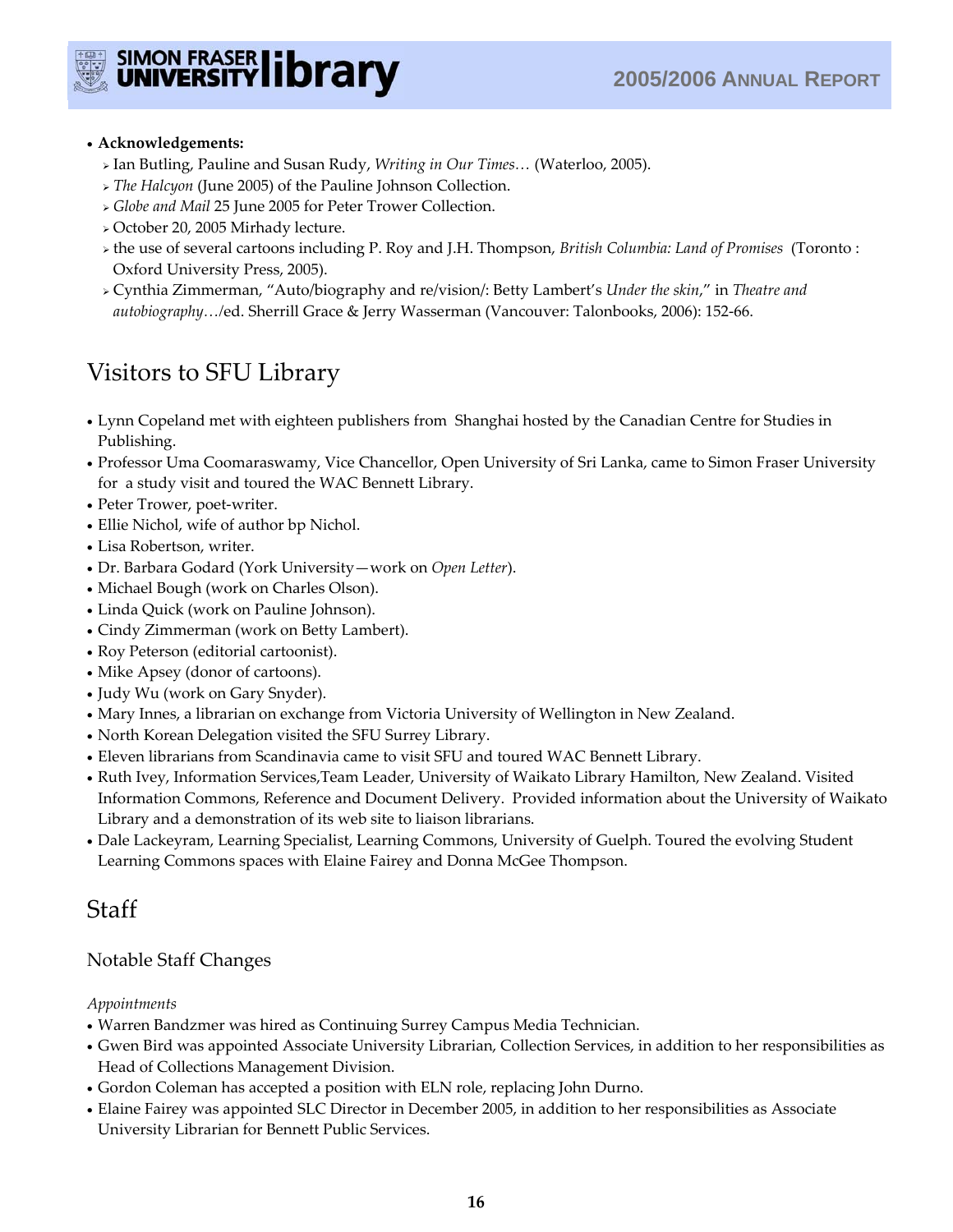

- Heather De Forest joined the Belzberg Library as liaison for Urban Studies and Public Policy and has also assumed responsibility for Geography in Burnaby.
- Frances Dodd (formerly with Innovative Interfaces Inc. [III] and Online Computer Library Centre [OCLC] Canada) was hired as Technical Services librarian.
- Liza Eurich, Surrey Library Assistant has replaced Cecilia Roberts who has left to pursue other goals.
- Patty Gallilee agreed to take on the position of Acquisitions/Serials Division Head in what is now a continuing role.
- Amanda Goldrick-Jones was hired as the SLC Writing Services Coordinator.
- Donna McGee Thompson, Learning Services Coordinator was transferred to the SLC from the HCCC Learning Skills programme in April 2006.
- Cynthia Wright was hired as Surrey Student Learning Commons coordinator.

#### *Retirements*

- Jack Corse, Reference Librarian.
- Cindy Swoveland, Reference Librarian, Belzberg.
- Claude LeFrançois, Library Assistant, Sorting Room.

## Professional Activities, Committees, Presentations and Publications

Staff Development Day

Many staff volunteered or participated in the second successful staff development day on May 4, 2006.

#### Gwen Bird

*Co-Presenter:* "From Bindings to Bytes: The Evolution of Paper to Digital and What it Means for Bookstores"; Annual Symposium of Campus Stores Canada, Vancouver, November 5, 2005.

*Presenter:* "Collection Management in a University Library"; LIBR 520 Presentation, School of Library, Archival & Information Studies (SLAIS), UBC, October 2005 & March 2006.

*Chair:* COPPUL Collections Group.

*Member:* CRKN Negotiations Resource Team.

*Member:* Senate Committee on Undergraduate Studies (SCUS).

*Member:* Senate Graduate Studies Committee (SGSC).

#### Mark Bodnar

*Presenter:* "Learning Support for Undergraduates: Tips and Tools for Helping Your Students Succeed"; Reaching New Heights in Learning at SFU: 7th Annual Symposium on Innovative Teaching, SFU, May 18-20, 2005. *Instructor:* "Business Reference"; One-credit course (LIBR 539G) at the School of Library, Archival & Information Studies (SLAIS), UBC, July, 2005.

*Chair:* SFUFA Maternity/Parental Leave Advisory Group. November 2005 to February 2006.

*Chair:* Librarians' Economic Benefits Committee. August 2005 to February 2006.

*Member*: Executive Committee, Simon Fraser University Faculty Association, Library Representative.

*Member:* Economic Benefits Negotiating Committee of the Simon Fraser University Faculty Association.

#### Moninder Bubber

*Presenter:* "Building the Shastri Librarians' Network Project"; Presentation at Shastri Indo-Canadian Institute, New Delhi, November 29 , 2005, and at Panjab University Library, Chandigarh, December 6, 2005 (pdf of document: *http://ir.lib.sfu.ca/retrieve/1885/ShastriLibariansNetworkProjectNov2005EditedDec202005.ppt*)

*Participant:* The Institute of the Humanities' Universities as Sites of Citizenship Forum.

*Chair of Session:* "Academic Activism" at the conference, "Transformations: The Politics of Women's Studies, 30th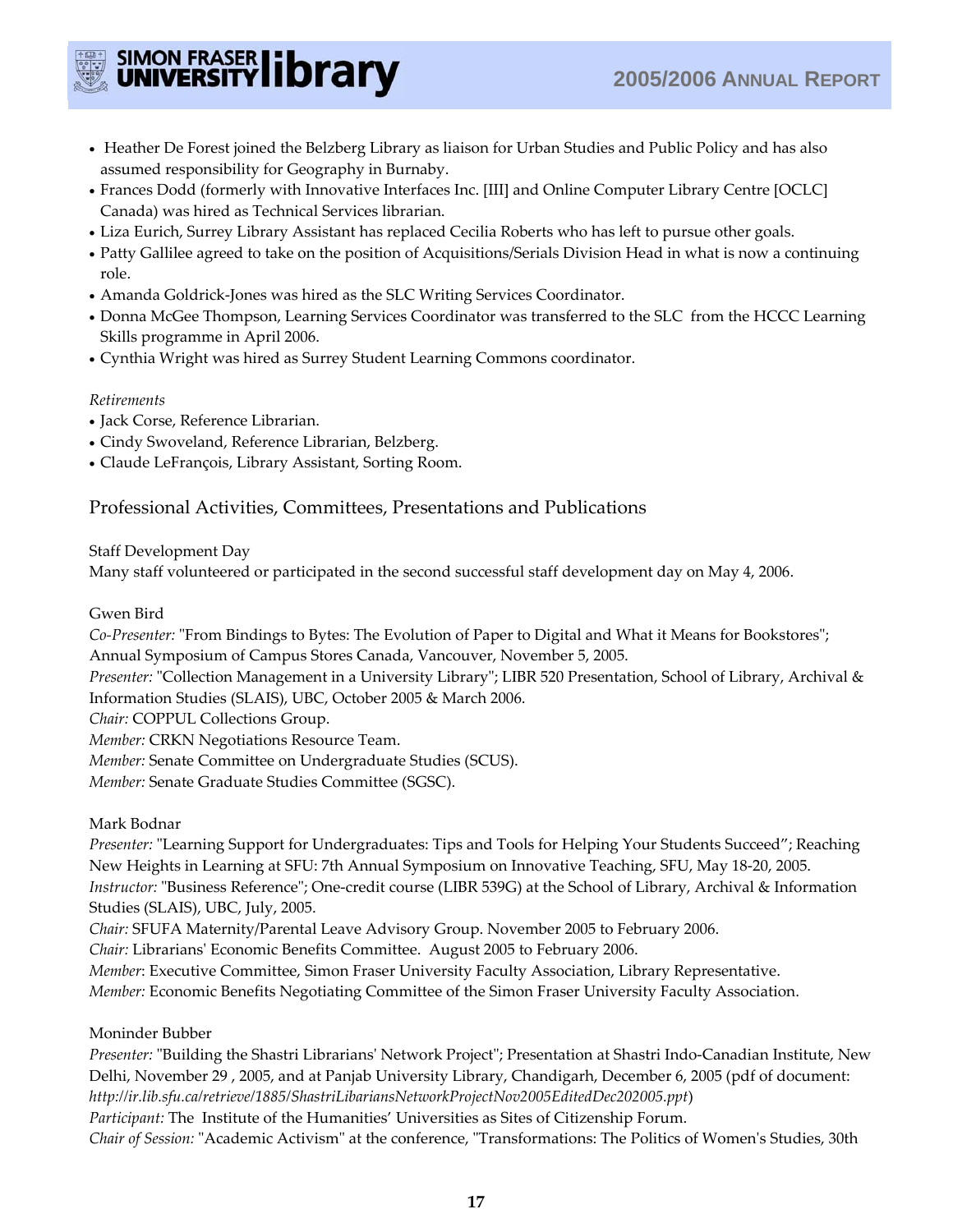

Anniversary of Women's Studies at SFU"; Vancouver Campus, SFU, February 10, 2006. *Exhibition of Paintings:* "Joy of Life: recent works by Moninder Bubber" in the SFU Library Gallery, April 18, 2005 to September 22, 2005.

Anita Cocchia

*Co-Chair:* Consortia Canada.

*Co-Convenor:* Consortia Canada Meeting, Montreal, August 2005.

*Champion:* e-HLbc Negotiation Implementation Team.

*Participant:* BC Public Library Gateway Symposium.

*Member:* e-HLbc Library Working Group & Implementation Team.

*Member:* Public Library Virtual Reference Team.

Lynn Copeland

*Paper:* "Research Libraries: Key Players in e-Learning"; Paper presented at the International Conference on e-Learning (presented by Todd Mundle), Montreal, June 22, 2006.

*Participant:* "CARL eLearning Report & Update" CARL/ARL joint meeting, Ottawa, May 17, 2006.

*Presenter:* "Research, IT & SFU Library"; IT & Advanced Networks Symposium, SFU, May 9, 2006.

*Presenter:* "Multicultural Canada: Preserving Our Nation's Multicultural Heritage"; Library and Archives Canada, January 6, 2006.

*Instructor:* "Current Issues and Trends in Library Services and Information Science: Topics in Academic

Librarianship"; UBC School of Library Archival and Information Science, (one credit course) Winter 2006.

*Presenter:* "There Be Dragons… Course Management and Library Systems at SFU Library and BC Campus";

Presented at the IFLA Congress, Oslo, August 19, 2005. To appear in print.

*Chair:* CARL eLearning Working Group.

*Member:* CanKNOW Steering Committee.

*Member:* HCI-Book working group.

*Member:* AlouetteCanada Steering Committee.

*Member:* CARL Board.

*Member:* Chinese Canadian Historical Society of BC Board of Directors.

Megan Crouch

*Presenter:* "Development of a Collection for the Faculty of Health Sciences at Simon Fraser University"; Canadian Health Libraries Association Conference, Vancouver, B.C., May 2006.

*Planning Committee Member:* 2006 Canadian Health Libraries Association Conference May 12-16 in Vancouver. BC.

Heather De Forest

*Co-Convenor:* "Ain't on the Globe and Mail Bestseller List"; BCLA (British Columbia Library Association) Conference, Hilton Vancouver Metrotown, Burnaby, April 2006.

*Co-Panelist:* "Getting Hired in Higher Education"; ALPS (Academic Librarians in Public Service) session, School of Library, Archival & Information Studies (SLAIS), UBC, October 2005.

*Chair:* British Columbia Library Association—Intellectual Freedom Committee.

*Chair:* BCLA (British Columbia Library Association) Intellectual Freedom Committee. Dec. 2004 - present.

John Durno

*Presenter:* "BCcampus: Linking Distributed e-Learners to e-Libraries"; CADE /ACÉD, 2005. *Member:* CPSLD BCcampus Learner Services Committee.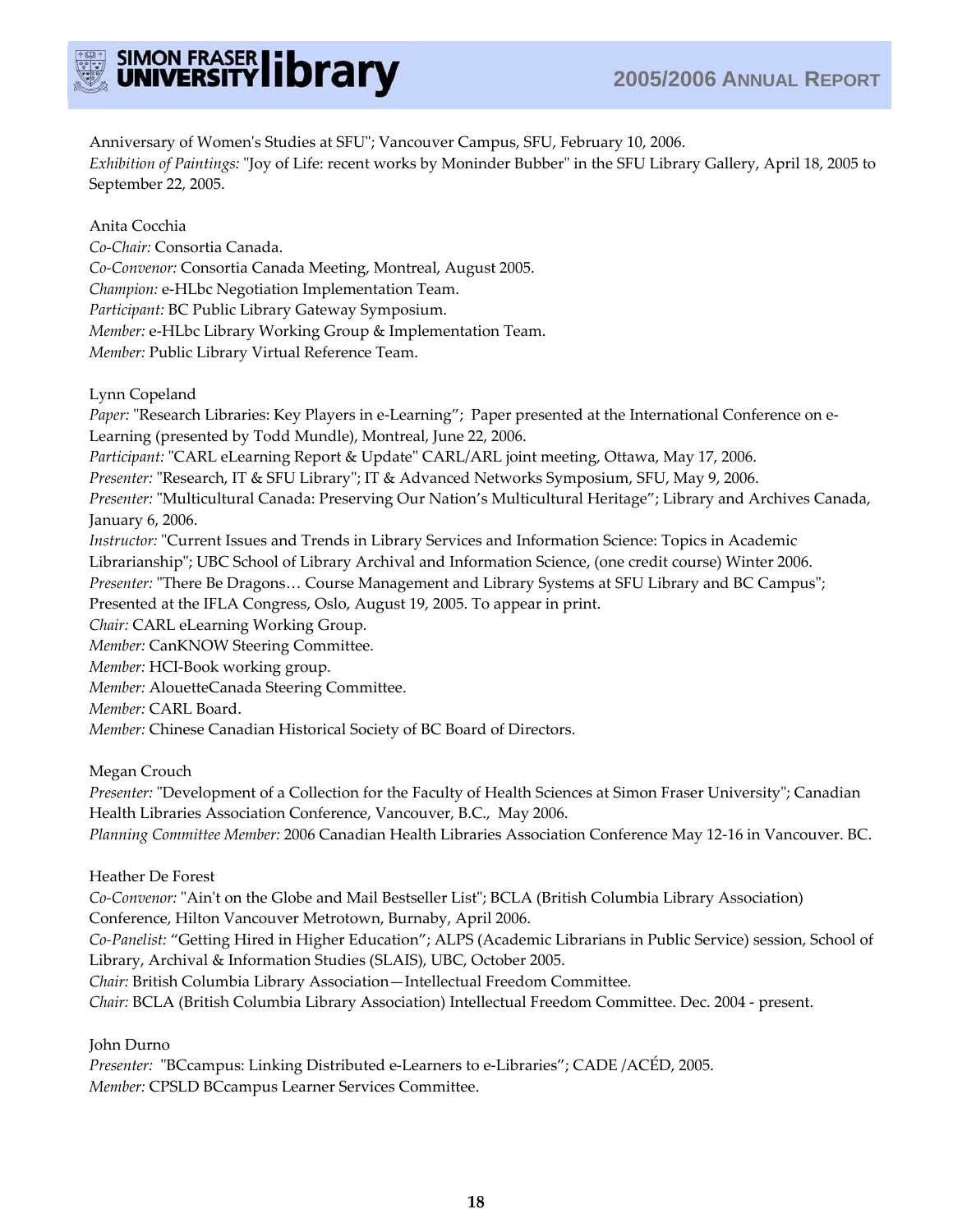



#### Elaine Fairey

*Co-presenter:* "Academic Integrity: Emerging Partnerships for Librarians, Faculty, and Students"; BCLA Conference, Burnaby, BC, April 2006.

*Conference planning committee member and convenor :* "Learning Virtually Anywhere"; Canadian Association of Distance Education (CADE) Conference 2005, Vancouver, BC, May 2005.

*Member (ex officio):* Senate Committee on Academic Integrity and Student Learning Environment (SCAISLE). *Chair:* SFU Human Rights Policy Board.

#### Nicole Gjertsen

*Moderator:* "New Art Roundtable" in Banff, AB (May 5 - 9) at the Art Libraries Society of North America (ARLIS) Conference.

#### Carole Goldsmith

*Co-Presenter:* "SFU Library Digital Image Project"; ARLIS NW Chapter Annual Meeting, Fall 2005. *Executive Member:* Advisory Planning Committee, "Fast Forward Media Trade Show", April 2005.

#### Carla Graebner

*Co-chair:* BCLA Information Policy Committee.

*Co-convener:* "Government and Legal Information Librarians Annual Gathering"; BCLA Information Policy Committee event, March 2006.

*Reviewer:* Michael Wallace and Lawrence Webber's "The Disaster Recovery Handbook: a Step-by-Step Plan to Ensure Business Continuity and Protect Vital Operations, Facilities, and Assets"; *Business Information Alert*, November/December 2005.

Percilla Groves

*Co-convener:* "Government and Legal Information Librarians Annual Gathering"; BCLA Information Policy Committee event, March 2006.

*Participant:* a poster session with George Adler, Psychology Lecturer, at the International Society for the Scholarship of Teaching and Learning.

## Mark Jordan

*Presenter:* Multicultural Canada Conference, May/June 2006.

*Instructor:* "Introduction to Data Manipulation with Perl"; 1-credit course, UBC School of Library, Archival and Information Studies, March 2006 (with John Durno).

*Guest speaker*: UBC School of Library, Archival and Information Studies, on SFU's database of databases, EJDB, and dbWiz, February 2006.

*Instructor:* "Developing Digital Collections"; 3-credit course, UBC School of Library, Archival and Information Studies, September – December 2005.

*Participant:* "The CARL Repositories Metadata Application Profile"; Library and Archives Canada Metadata Forum, September 2005.

*Participant:* "SFU's Institutional Repository Service"; BCcampus Webcast, May 2005.

*Participant:* "Introduction to Open Journal Systems"; Synergies Meeting, University of Montreal, May 2005.

## Calvin Mah

*Co-Presenter:* "Searching and Retrieving"; BCNET Conference, Vancouver, BC, April 26, 2005. *Co-Publication:* "dbWiz: Open Source Federated Searching for Academic Libraries"; *Library Hi Tech*, 23, no. 4(2005): 490-503 .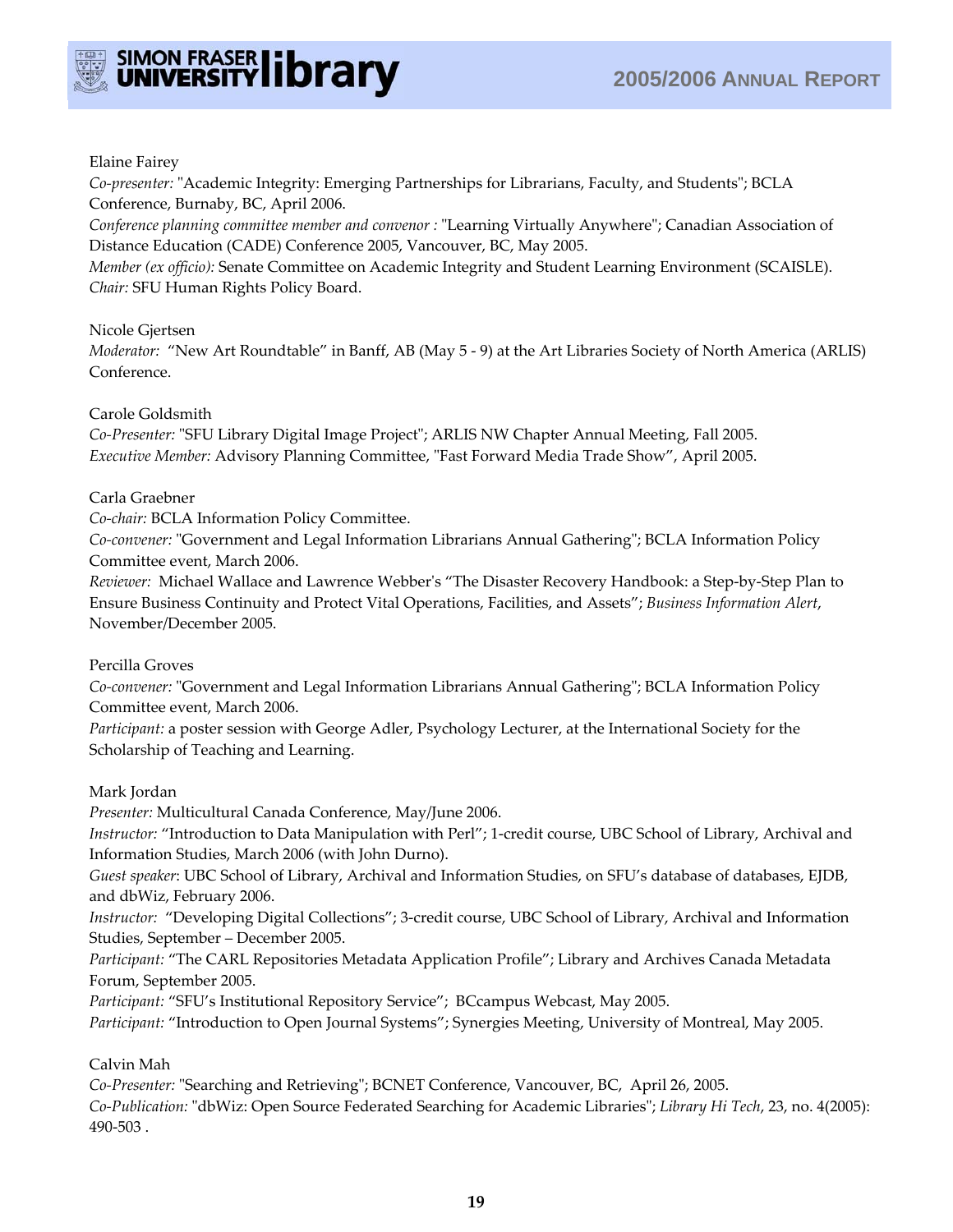

#### Christine Manzer

*Member:* Library and Information Technology Program Advisory Committee for Langara College.

#### Heather Morrison

*Presenter:* "Beyond Peer Review: Collaboration"; Drexel CoAS E-Learning, Feb. 23, 2006. *http://drexel-coas-elearning-transcripts.blogspot.com/2006/04/peer-review-in-google-age-morrison.html*. *Facilitator & Presenter:* "Open Access & Policy Issues"; Breakout session at the CERN Workshop on Scholarly Innovations (OAI4), Geneva, October 22, 2005. *http://hdl.handle.net/1892/1843*. *Co-Presenter:* "Open Access: an Introduction"; Alberta Library Conference, April 30, 2005. *http://ir.lib.sfu.ca/ handle/1892/261*. *Co-Presenter:* "Open Access: Resources and Opportunities"; Beyond Hope Library Conference, Prince George, B.C. April 25, 2005. *http://ir.lib.sfu.ca/handle/1892/260*. *Co-Presenter:* "Opening Access to Scholarly Research"; British Columbia Library Association Conference, April 23, 2005. *http://ir.lib.sfu.ca/handle/1892/260*. *Publication:* "The Dramatic Growth of Open Access: Implications and Opportunities for Resource Sharing"; *Journal of Interlibrary Loan, Document Delivery & Electronic Reserve*, 16, 3 (2006). *http://hdl.handle.net/1892/510. Publication:* "The Imaginary Journal of Poetic Economics"; Scholarly Blog, July 2005 - present. *http://poeticeconomics.blogspot.com*. *Publication:* "The Implications of Usage Statistics as an Economic Factor in Scholarly Communications"; In: *Usage Statistics of E-Serials,* ed. by David Fowler. Binghamton, NY: Haworth Press, 2005. *Publication:* "Haworth Series on Serials Librarianship and Continuing Resources"; *http://ir.lib.sfu.ca/handle/1892/1639*. *Co-Chair:* BCLA Information Policy Committee. *Chair-Elect*: BCLA Academic Librarians in Public Service (ALPS). *Member:* CLA Working Group on Information Policy.

*Member:* Public Library E-Audio / E-Text Working Group.

*First (and Chief) Editor*: E-LIS Canada.

*Member:* OA Librarian Blog Team.

*Editor:* The Partnership: Library and Information Science Practice and Research in Canada (forthcoming).

#### Todd Mundle

*Presenter:* a paper*—* "Digital Retrospective Conversion of Theses and Dissertations: an In House Project" at the Electronic Theses and Dissertations (ETD) 2006 Conference, Sydney, Australia.

*Keynote address:* UBC SLAIS Job Fair.

*Presenter:* Academic Libraries (LIBR 560), Foundations of Information-Based Organizations; UBC School of Library, Archival and Information Studies.

#### Brian Owen

*Presenter:* "Multicultural Canada Project"; Meeting of the Vancouver Region Digital Archivists Group. ICBC, North Vancouver, B.C. March 2006.

*Co-Presenter:* "Open or Closed: Software and Information"; Speak Up Series at Vancouver Public Library, Vancouver, B.C. October 2005.

*Co-Presenter:* "Library2Vendor: Open Source Development at SFU Library"; Access 05 Conference, Edmonton, Alberta. October 2005.

*Member:* Gateway Project, B.C. Public Libraries Services Branch, Sept. 2005—present.

*Member*: Project Steering Committee and participating in the development of a vision and implementation plan for province wide online public library services.

*Member:* Synergies Project, Technical Working Group, Jan. 2005—present.

*Presenter:* Access 05 (Edmonton): Software @ SFU Library.

*Presenter: "*Open Access & Open Source Software"; Vancouver Public Library Speak Up Series.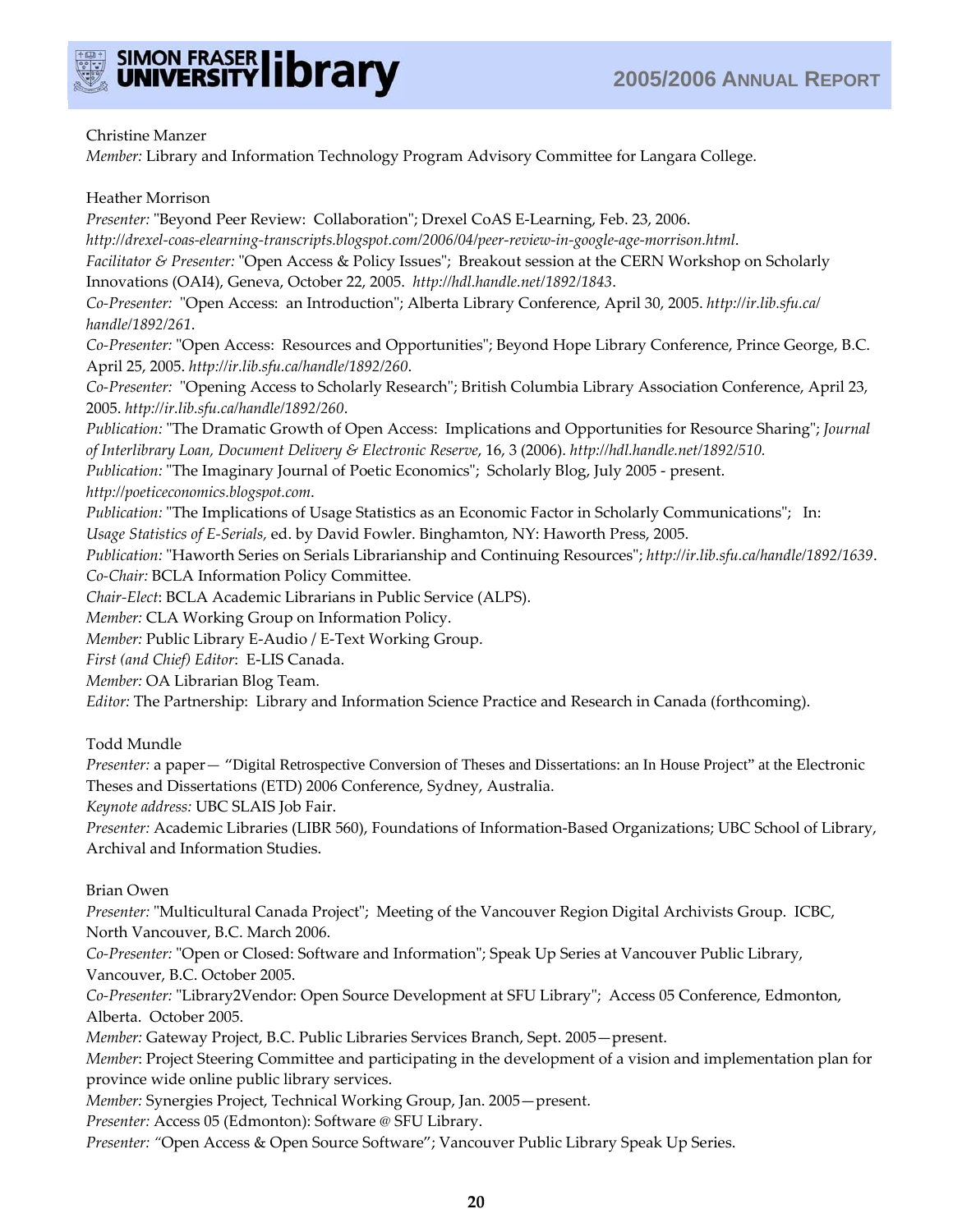

*Presenter:* BC Digital Archivists Association: Multicultural Canada. *Presenter: "*Software @ SFU Library"; Open Source Software Sustainability (Oxford, England). *Presenter:* BCLA Conference: Open Access Publishing: Three Perspectives. *Member:* Negotiations Resource Team for the Canadian Research Knowledge Network (CRKN). *Member:* Public Library Board Trustee for the West Vancouver Memorial Library. *Chair:* Board's Information Technology Committee. *Participant:* BC Public Libraries Services Branch (PLSB) Gateway Committee.

Walter Piovesan *Member:* Statistic Canada DLI External Advisory Committee. *Member:* ICPSR Council (third year of a four-year term). *Presenter:* ICPSR data web data services workshop.

Marianne Reid

*Member:* Faculty Association's Committee on Mandatory Retirement, Library Representative.

Sylvia Roberts

*Member:* BCLA Information Policy Committee (2005-2006).

*Member:* BCLA Copyright Committee (2005-2006).

*Convener:* "Learning with the Brain in Mind"; pre-conference session at BCLA annual conference (April 2005). *Member:* Community Advisory Group to Communication faculty member Ellen Balka's major SSHRC funded Action for Health Research Group; advised researchers about the dissemination of research results beyond academia; met with the SSHRC committee conducting the mid-term review (2005-2006).

Trish Rosseel

*Member:* seconded part time as Library Services Consultant on the BCcampus Learner Services Committee and on Public Library Services Branch Virtual Reference Committee.

*Presenter:* "BCcampus Update"; Presentations at post-secondary libraries throughout BC, September/October 2005 and February 2006.

*Presenter:* "The Future of Reference: Approaches to Service"; Academic Librarians in Public Service Meeting, Vancouver, BC, December 2005.

*Presenter:* "Post-Secondary Partnership: BCcampus Library Services, Learning Objects, and Virtual Reference"; British Columbia Library Association Conference, Burnaby, BC, April 2006.

*Convenor:* "Multi-type Collaboration: Providing Library Services Across the Life Span"; British Columbia Library Association Conference, Burnaby, BC, April 2006.

Nina Smart

*Convenor:* "Academic Integrity: Emerging Partnerships for Librarians, Faculty and Students"; BCLA Annual Conference, April 2006.

Ian Song

*Presenter:* Multicultural Canada Conference, Vancouver, BC, May/June 2006.

Kevin Stranack

*Publication:* Mah, C. and Stranack, K. "dbWiz: Open Source Federated Searching"; *Library Hi Tech*, 23, no. 4(2005): 490-503 .

*Co-Presenter:* "Libraries Sharing Technology for Sharing"; British Columbia Library Association Conference, Burnaby, BC, April 2006.

*Presenter:* "dbWiz: Open Source Federated Searching"; TAL Federated Search Symposium, University of Calgary, February 2006.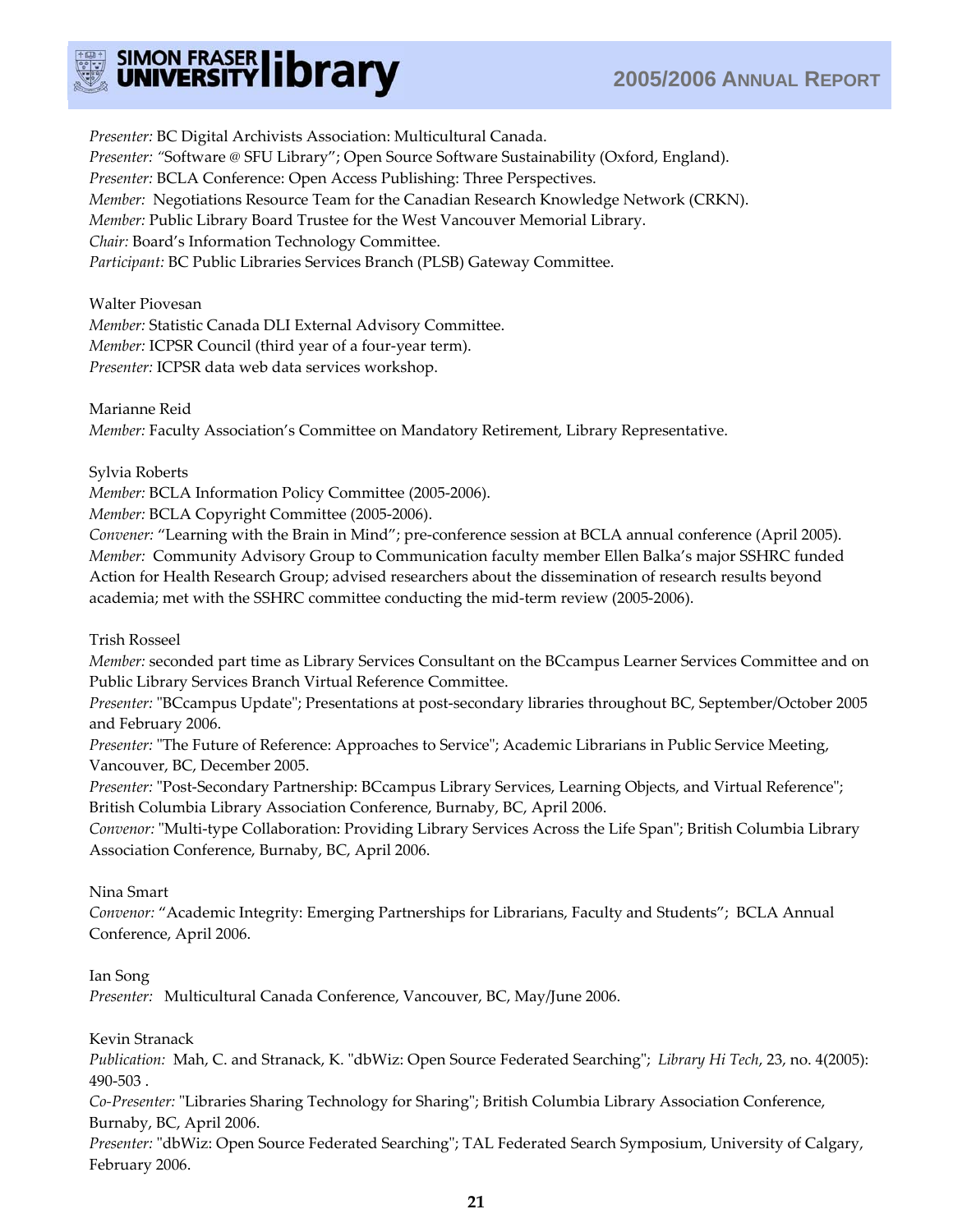

*Presentation:* "Open Source Software at SFU"; Copenhagen Business School, Copenhagen, Denmark, December 2005.

*Presenter:* "CUFTS: Open Source Serials Management"; Netspeed Conference, University of Alberta, Edmonton, October 2005.

*Co-Presenter:* "Consortial Updates"; Access Conference, University of Alberta, Edmonton, October 2005. *Co-Presenter:* "library2vendor: Open Source Development at SFU Library"; Access Conference, University of Alberta, Edmonton, October 2005.

*Co-Presenter:* "Humanities and Social Science E-Journal Hosting at the SFU Library"; Canadian Association of Learned Journals, University of Western Ontario, June 2005.

*Co-Presenter:* "Open Journal Systems Workshop"; Synergies: Canadian Network of Digital Publishing and Dissemination Platforms Meeting, Université de Montréal, May 2005.

*Presenter:* "Getting Better Results: Federated Searching in the Virtual Library"; Canadian Association for Distance Education Conference, Simon Fraser University, May 2005.

*Co-Presenter:* "Transition from Print to e-Journals: Academic Library Perspectives"; British Columbia Library Association Conference, Burnaby, BC, April 2005.

*Co-Presenter:* "dbWiz: Federated Searching in Academic Libraries"; BC Net Advanced Networks Conference, Simon Fraser University, April 2005.

*Presenter:* "Open Source Software at Simon Fraser University"; Beyond Hope Library Conference, Prince George, BC, April 2005.

Eric Swanick

*Publication:* "Book Collectors." In *History of the Book in Canada*, vol. 2, 1840-1918/ edited by Yvon Lamonde, Patricia Lockhart Fleming and Fiona A. Black. Toronto : University of Toronto Press, [2005]. pp. 246-249.

*Publication:* "William Godsoe MacFarlane: An Introduction". *Bulletin* (Canadiana.org) 5, no.2 (April 2005): pp.7-8.

*Publication:* "Crocket, James Harvie…" *Dictionary of Canadian Biography* v.15, 1921 to 1930. Toronto: University of Toronto Press, 2005. pp. 240-242. Issued also in French.

*Publication:* "Hawke, John Thomas…" *Dictionary of Canadian Biography* v.15, 1921 to 1930. Toronto: University of Toronto Press, 2005. pp. 461-463. Issued also in French.

*Presenter:* "Simon Fraser University's Special Collections: What's So Special"; Vancouver Public Library, February 13, 2006.

*Member:* Executive Committee, Canadiana.org.

*Member:* Board, Alcuin Society.

*Chair:* Wayzgoose Conference, October 2005.

Penny Swanson

*Chair:* the Spring BCCATS meeting. *Moderator:* Cataloguing Forum at the III User Group meeting. *Convenor:* BC Innovative User Group, Simon Fraser University.

Don Taylor

*Publication:* "Up North--Comparison and Contrast of U.S. and Canadian Academic Libraries" in Gwen Meyer Gregory (Ed) *The Successful Academic Librarian: Winning Strategies from Library Leaders.* Medford, N.J.: Information Today, 2005. pp.141-154.

*Publication:* "E-Journal MARC Records at the Simon Fraser University Library", *Charleston Conference Proceedings 2004*, Westport, CT: Libraries Unlimited, 2006, pp. 289-292.

Sandra Wong *Member:* Research Ethics Board, Simon Fraser University. *Member:* Steering Committee, the SLA Northwest Regional Conference.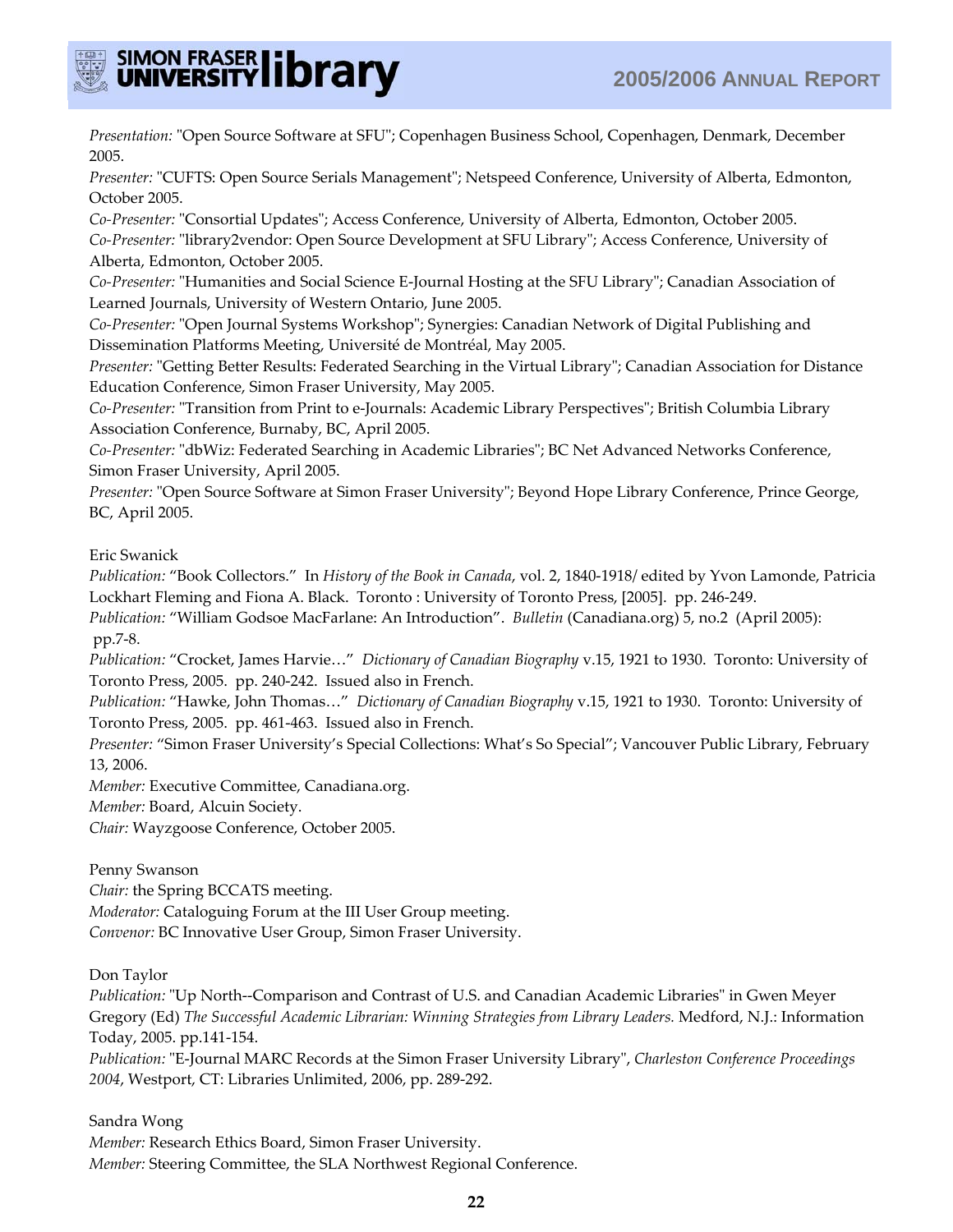

# APPENDIX I—Activities

# **Table A—Collections**

|                                  | March 2005 | Growth 05/06 | <b>March 2006</b> |
|----------------------------------|------------|--------------|-------------------|
| <b>Books</b>                     | 1.199.269  | 37.755       | 1,237,024         |
| Journals                         | 274,738    | 5,506        | 280,244           |
| <b>Statistics Canada reports</b> | 7,350      | $-798$       | 6,552             |
| <b>Surrey Volumes</b>            | 7,570      | 4,311        | 11,881            |
| <b>Belzberg Volumes</b>          | 11,613     | 2,621        | 14.234            |
| Micromaterial volumes            | 908,306    | 6,479        | 914,785           |
| <b>Subtotal Volumes</b>          | 2,389,663  | 48,942       | 2,438,605         |
| Audiovisual & other formats      | 182,373    | 1,919        | 184,292           |
| Digital Formats                  | 481,573    | 202,212      | 683,785           |
| Print Subscriptions              | 6,142      | 322          | 6,464             |
| <b>Electronic Subscriptions</b>  | 35,054     | 2,071        | 37,125            |

# **Table B—Collection Use**

|                                  | <b>Bennett</b> | <b>Belzberg</b> | Surrey | <b>Total 05/06</b> | <b>Total 04/05</b> | %Change |
|----------------------------------|----------------|-----------------|--------|--------------------|--------------------|---------|
| <b>General Collection Loaned</b> |                |                 |        |                    |                    |         |
| 05/06                            | 518,853        | 21,618          | 16,522 | 556,993            |                    | $-7%$   |
| 04/05                            | 533,788        | 18,251          | 44,465 |                    | 596,504            |         |
| Equipment Loaned                 | 19,543         | N/A             | 41,575 | 61,118             | N/A                | N/A     |
| Used in Library                  |                |                 |        |                    |                    |         |
| 05/06                            | 222,739        | 6142            | 2,179  | 231,060            |                    | $-6\%$  |
| 04/05                            | 237,254        | 6502            | 1,040  |                    | 244,796            |         |
| Journal/                         |                |                 |        |                    |                    |         |
| Database Connections             | N/A            | N/A             | N/A    | 2,212,866          | 1,388,274          | 59%     |
| E-Reserves Downloads             | N/A            | N/A             | N/A    | 65,891             | 154,021            | $-57%$  |
| Sent To Other Libraries          | N/A            | N/A             | N/A    | 19,633             | 19,685             | $0\%$   |
| Distance Ed. Deliveries          | N/A            | N/A             | N/A    | 5,066              | 4,010              | 26%     |
| Total-all use                    |                |                 |        | 3,152,627          | 2,407,290          | 31%     |
| Total-circulations               |                |                 |        | 873,870            | 864,995            | $1\%$   |
| Items Received From Other        |                |                 |        |                    |                    |         |
| Libraries                        | N/A            | N/A             | N/A    | 29,576             | 28,532             | $0\%$   |
| Media Bookings                   | N/A            | N/A             | N/A    | 2,231              | 1,660              | 34%     |

# **Table C—Services**

|                 | <b>Reference Questions</b> |         |            | Instruction-number of students |         |         |
|-----------------|----------------------------|---------|------------|--------------------------------|---------|---------|
|                 | 2005/06                    | 2004/05 | $%$ change | 2005/06                        | 2004/05 | %change |
| Bennett         | 33,012                     | 31,490  | $5\%$      | 13,251                         | 12,641  | 5%      |
| Belzberg*       | 9,419                      | 6,289   | 50%        | 759                            | 745     | 2%      |
| Surrey          | 3,067                      | 2,679   | 14%        | 4,049                          | 1,911   | 112%    |
| Ask Us Here     | 298                        | 381     | $-22\%$    |                                |         |         |
| Ask Us Live     | 1,202                      | 1,344   | $-11\%$    |                                |         |         |
| Ask a Librarian | 1,581                      | 1,540   | 3%         |                                |         |         |

\*Counting methodology changed.